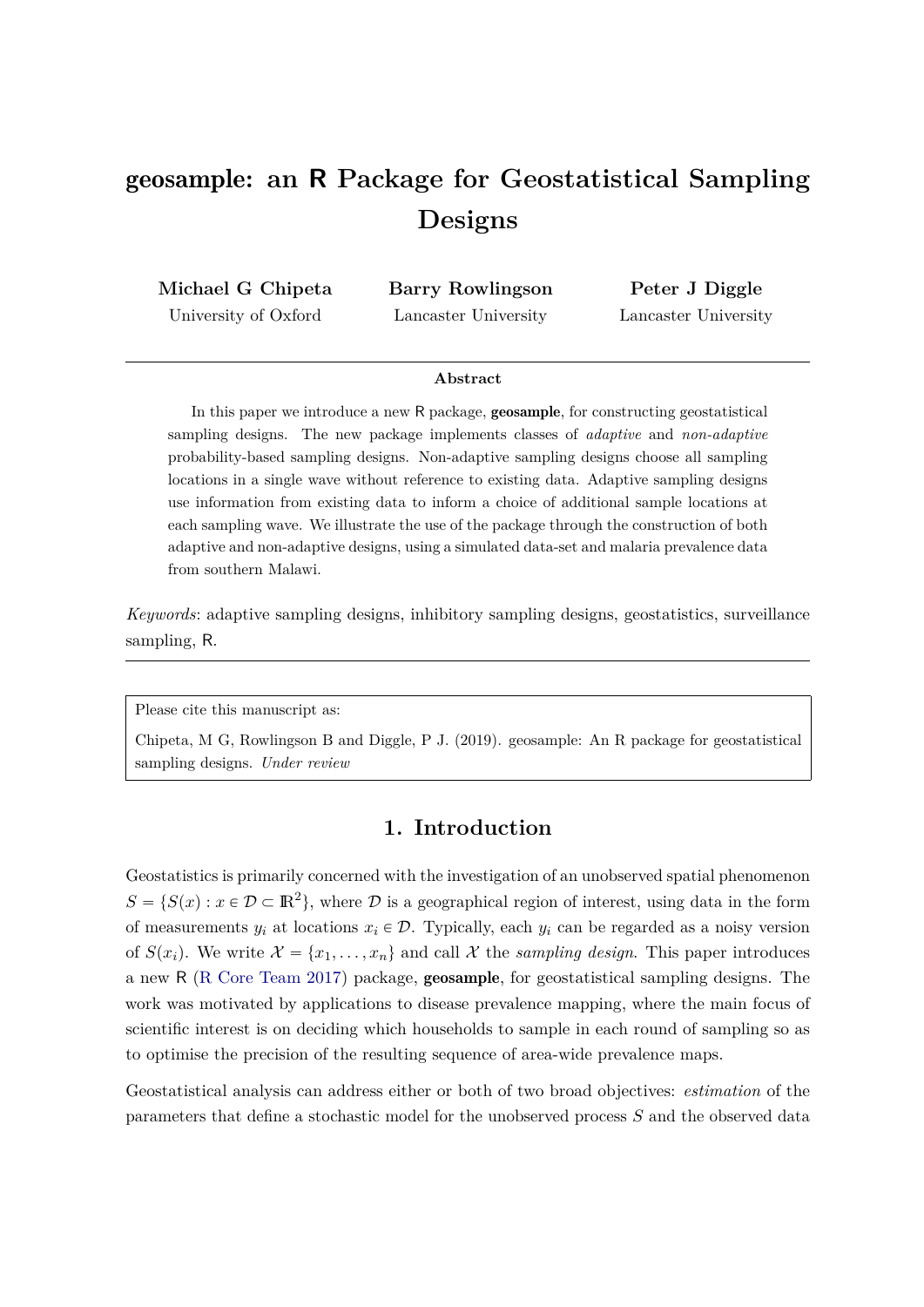$\{(y_i, x_i): i = 1, \ldots, n\};$  and *prediction* of the unobserved realisation of  $S(x)$ , or particular characteristics of this realisation.

In practice, geostatistical sampling designs that are efficient for parameter estimation are generally inefficient for spatial prediction, and vice-versa (Diggle and Ribeiro 2007; Müller 2007). Additionally, parameter values are usually unknown in practice, hence design for prediction involves a compromise. Furthermore, the diversity of potential predictive targets requires design strategies to be context-specific (Chipeta, Terlouw, Phiri, and Diggle 2016a). Another important distinction is between *non-adaptive* sampling designs that must be completely specified prior to data-collection, and *adaptive* designs, for which data are collected over a period of time and later sampling locations can depend on data collected from earlier locations (Chipeta *et al.* 2016a; Chipeta, Terlouw, Phiri, and Diggle 2016b).

In this paper, we describe the implementation of geostatistical sampling algorithms for constructing *adaptive* and *non-adaptive* classes of designs as described in Chipeta *et al.* (2016a) and Chipeta *et al.* (2016b), respectively. The geosample package includes functionality to determine sampling locations within a set of spatial constraints and information from existing sampling locations. The package makes use of functions from other R packages, including sp, splancs, rgeos and pdist, which support data manipulation and computation. In order to determine new sampling locations in the case of adaptive sampling, geosample requires *predictions* to be made at all unobserved (potential sampling) locations. These can be obtained from existing packages including PrevMap, geoR, lgcp and spatstat that can carry out predictive inference.

The paper is structured as follows. In Section 2 we give the theoretical background within which adaptive and non-adaptive designs have been developed. Section 2.1 describes a class of non-adaptive designs, including random and inhibitory sampling (with or without *close pairs*). Section 2.2 describes a class of adaptive designs. Section 3 gives an overview of the package by way of a walk-through of a simulated dataset, and an application to malaria prevalence mapping in southern Malawi. Section 4 is a concluding discussion.

# **2. Methodological framework**

Geostatistical design problems can be classified according to whether the primary objective is parameter estimation or spatial prediction and, in the latter case, whether model parameters are assumed known or unknown. Methods in the geosample package focus on designs for efficient prediction when model parameters are unknown.

#### **2.1. Non-adaptive designs**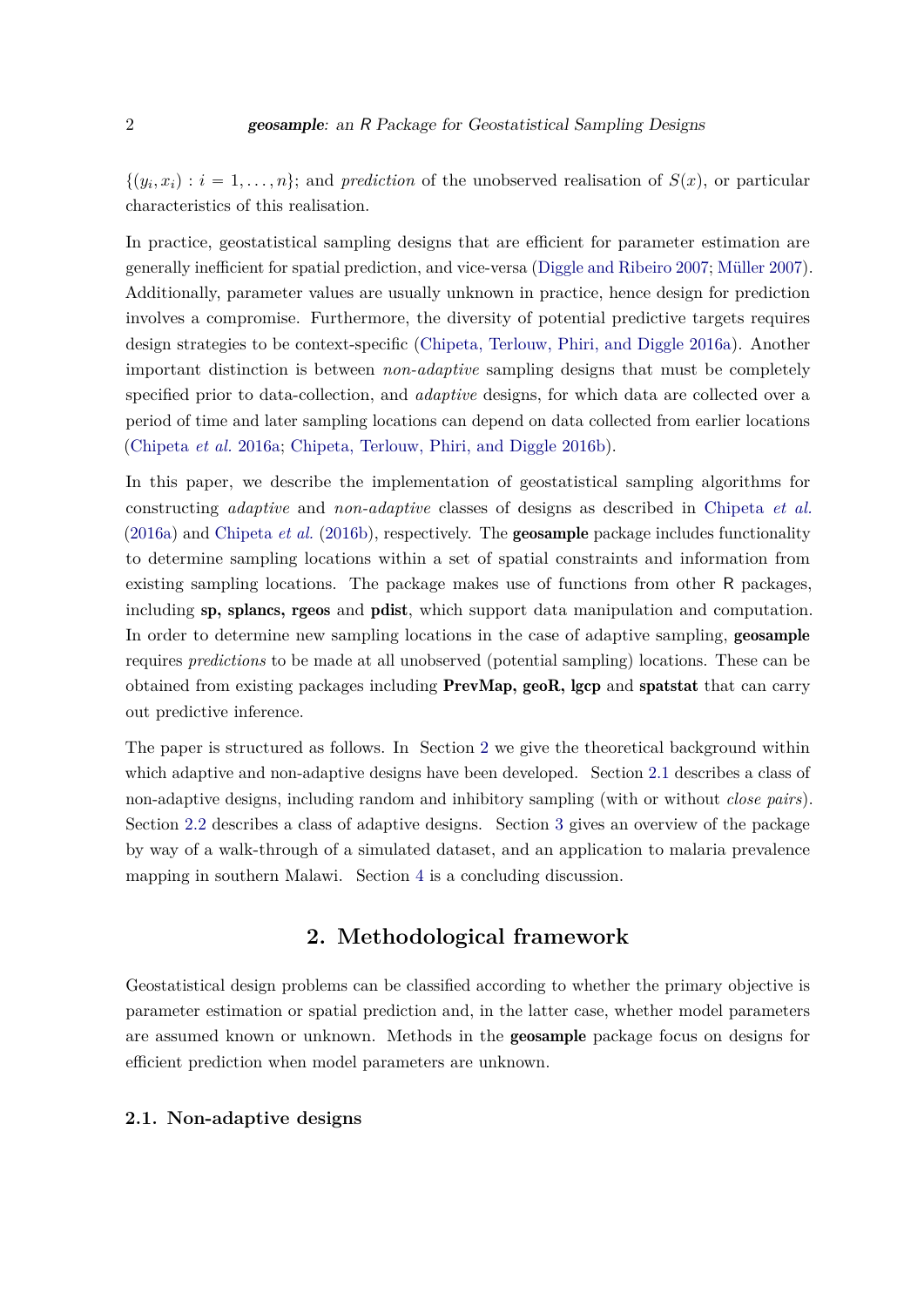We first consider non-adaptive geostatistical designs. These offer standard ways of collecting and analysing geostatistical data in which sampling locations are fixed in advance of any data collection. Two standard non-adaptive designs are a *completely random design*, in which the sample locations  $x_i$  form an independent random sample from the uniform distribution on  $D$ , and a *completely regular design* in which the  $x_i$  form a regular square or, less commonly, triangular lattice, ensuring an even coverage over the study region. Diggle and Lophaven (2006) implemented lattice-based designs and Chipeta *et al.* (2016b) implemented *inhibitory geostatistical designs* in which sampled locations exhibit a degree of spatial regularity, intermediate between completely random and lattice designs.

#### *Completely random designs*

A completely randomised design has locations  $x_i$ ;  $i = 1, \ldots, n$ , chosen independently, each with a uniform distribution over  $D$ . This ensures that the design is stochastically independent of the underlying spatial phenomenon of interest  $S(x)$ , which is a requirement for the validity of standard geostatistical methods (Diggle, Menezes, and Su 2010). However, the resulting uneven coverage of  $D$  has a negative impact on spatial prediction. Compeletely randomised design strategies are well established in classical survey sampling (Cochran 1977). An undesirable feature of these designs when the goal is prediction is their tendency to leave large swaths of unsampled areas (Müller 2007). Nevertheless, previous research studies have shown that this class of designs is efficient for estimation of covariance structure. See, for example, Russo (1984); Warrick and Myers (1987); Müller and Zimmerman (1999); Lark (2002).

In the **geosample** package, a completely randomised design  $\mathcal{X}$  is implemented by the function random.sample. The function takes a sample of the specified number of locations *n*, either from *N* potential sampling locations without replacement, or as an independent sample from a designated region D.

#### *Inhibitory designs*

In some geostatistical analysis problems, the covariance structure is assumed to be known, and the goal is spatial prediction. Previous research has shown that classes of completely regular designs are then more efficient than completely random designs. See, for example, McBratney, Webster, and Burgess (1981); McBratney and Webster (1981); Yfantis, Flatman, and Behar (1987); Ritter (1996). In practice, the covariance structure is usually unknown and needs to be estimated. Usually, one has to use the same data for estimation of covariance parameters and for spatial prediction, and efficient prediction requires good estimates of the second order characteristics (Müller, Pronzato, Rendas, and Waldl 2015). Designs that offer a compromise between the two contrasting aims are therefore attractive. One such example is the following class of inhibitory designs.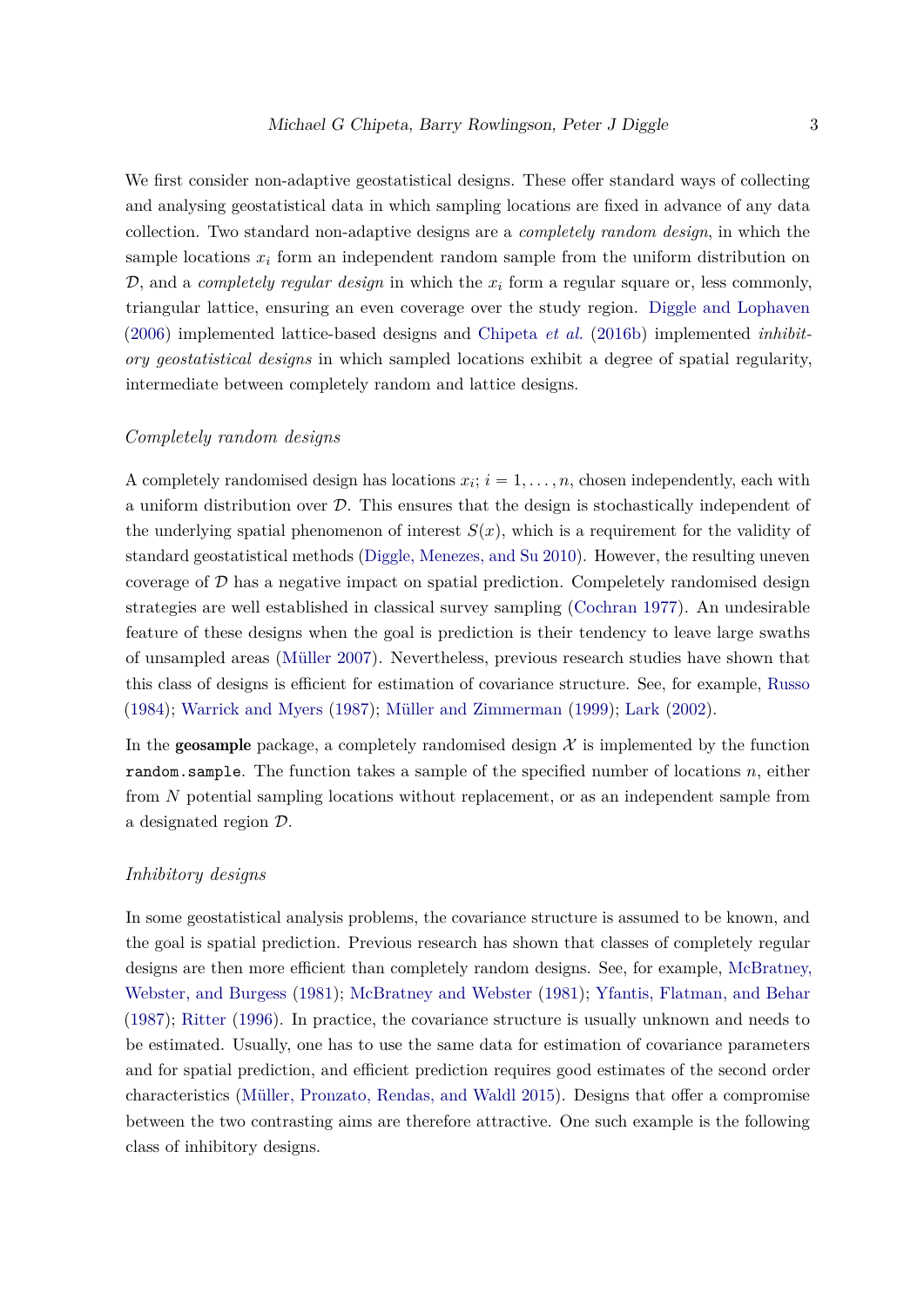An inhibitory design has *n* random locations in  $D$  with the constraint that no two locations are separated by a distance of less than a specified value *δ*. Inhibitory designs adhere to the established principles of random sampling theory while guaranteeing some degree of spatial regularity. This construction has also been suggested as a model for naturally occuring patterns of points that exhibit spatial regularity (Matérn 1986) (originally published in 1960). All design points  $\mathcal X$  that meet the inhibitory constraint are equally likely to be picked. Chipeta *et al.* (2016b) developed and implemented *simple inhibitory* (**SI**) and *inhibitory with close pairs* (**ICP**) design strategies. In the latter,  $n - k$  simple inhibitory sample locations are augmented by *k* locations each positioned close to one of the randomly selected  $n - k$  locations in the simple inhibitory design, uniformly distributed within a disk of radius *ζ*. Inclusion of close pairs of sampled locations helps to identify a suitable parametric family for the specified correlation structure of a geostatistical dataset.

Inhibitory design construction can be applied whether or not the potential sampling locations are confined to a finite set of points. In the geosample package, inhibitory designs for a finite set of points are implemented by the function discrete.inhibit.sample, and for points in a continuum, by the function contin.inhibit.sample. In each of these implementations, geosample package can generate simple inhibitory or inhibitory with close pair samples.

An inhibitory design,  $\mathbf{SI}(n, \delta)$ , is implemented as follows. Choose a *packing density* for the design, i.e. the proportion of D covered by *n* non-overlapping disks of diameter  $\delta$ , given by  $\rho = (n\pi\delta)/(4|\mathcal{D}|)$ . An **SI**(*n, δ*) design on D is then generated by the following steps.

- Step 1: Draw a sample of locations  $x_i : i = 1, ..., n$  completely at random in  $\mathcal{D}$ ;
- Step 2: Set  $i = 1$ ;
- Step 3: Calculate the minimum,  $d_{min}$ , of the distances from  $x_i$  to all other  $x_j$  in the current sample;
- Step 4: If  $d_{min} \geq \delta$ , increase *i* by 1 and return to step 3 if  $i \leq n$ , otherwise stop;
- Step 5: If  $d_{min} < \delta$ , replace  $x_i$  by a new location drawn completely at random in  $\mathcal{D}$  and return to step 4.

For efficient parameter estimation, the simple inhibitory sampling scheme can be augmented by pairs of closely spaced points. The algorithm then requires the following additional steps. Let *k* be the required number of close pairs. Choose a value  $\zeta$  such that a close pair of points will be separated by a distance of at most  $\zeta$ . For a total of *n* points, an **ICP** $(n, k, \delta, \zeta)$ design consists of an  $\mathbf{SI}(n - k, \delta)$  design with inhibition distance  $\delta$  augmented by k locations each positioned relative to one of the randomly selected  $n - k$  locations in the **SI** design according to the uniform distribution over a disk of radius *ζ*. The following steps generate the **ICP** $(n, k, \delta, \zeta)$  design.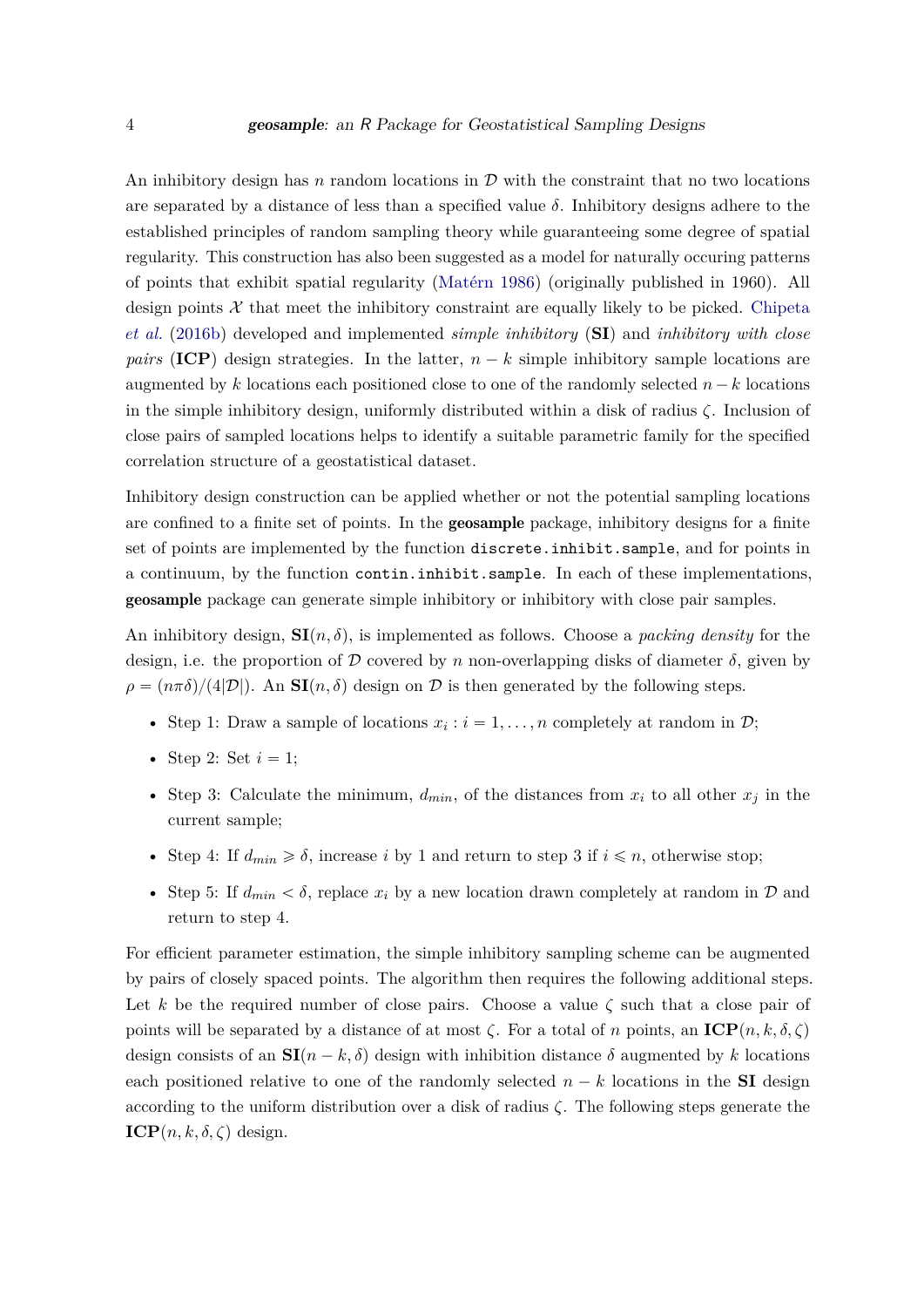- Step 1: Construct a simple inhibitory design  $SI(n k, \delta)$ ;
- Step 2: Sample *k* from  $x_1, \ldots, x_{n-k}$  without replacement and call this set  $x_j^*, j = 1, \ldots, k$ ;
- Step 3: For  $j = 1, ..., k, x_{n-k+j}$  is uniformly distributed on the disk with center  $x_j^*$  and radius *ζ*.

#### **2.2. Adaptive designs**

We now focus on a class of adaptive geostatistical designs, in which sampled locations are defined in batches at a sequence of times, and the locations in any batch use data from earlier batches to optimise data collection towards the analysis objective. The adaptive sampling design criterion ensures that data are collected only from locations that will deliver useful additional information (Chipeta *et al.* 2016a).

An adaptive design strategy takes the following approach.

- Step 1: Specify the finite set,  $\mathcal{X}^*$  say, of  $n^*$  potential sampling locations  $x_i \in \mathcal{D}$ . If all points  $x \in \mathcal{D}$  are eligible, we approximate this by specifying  $\mathcal{X}^*$  as a finely spaced grid to cover  $\mathcal{D}$ ;
- Step 2: Use a non-adaptive design to choose an initial set of sample locations,  $\mathcal{X}_0 =$  ${x_i \in \mathcal{D} : i = 1, \ldots, n_0};$
- Step 3: Use the corresponding data  $Y_0$  to estimate the parameters of an assumed geostatistical model;
- Step 4: Specify a selection criterion for the addition of one or more new sample locations to form an enlarged set  $\mathcal{X}_0 \cup \mathcal{X}_1$ ;
- Step 5: Repeat steps 3 and 4 with augmented data  $Y_1$  at the points in  $\mathcal{X}_1$ ;
- Step 6: Continue until the required number of points has been sampled, a required performance criterion has been achieved or no more potential sampling points are available.

In step 2, any initial design can be supplied, but our general recommendation would be to use an *inhibitory plus close pairs* design.

Adaptive sampling is implemented by adaptive.sample function. The function implements *singleton adaptive sampling*, in which individual locations are chosen sequentially, allowing  $x_{k+1}$  to depend on data obtained at all earlier locations  $x_1, \ldots, x_k$ , and *batch adaptive sampling*, where sets of  $b > 1$  locations are chosen, with each set  $(x_{k+1}, \ldots, x_{k+b})$ , dependent on data from all earlier locations  $x_1, \ldots, x_k$ .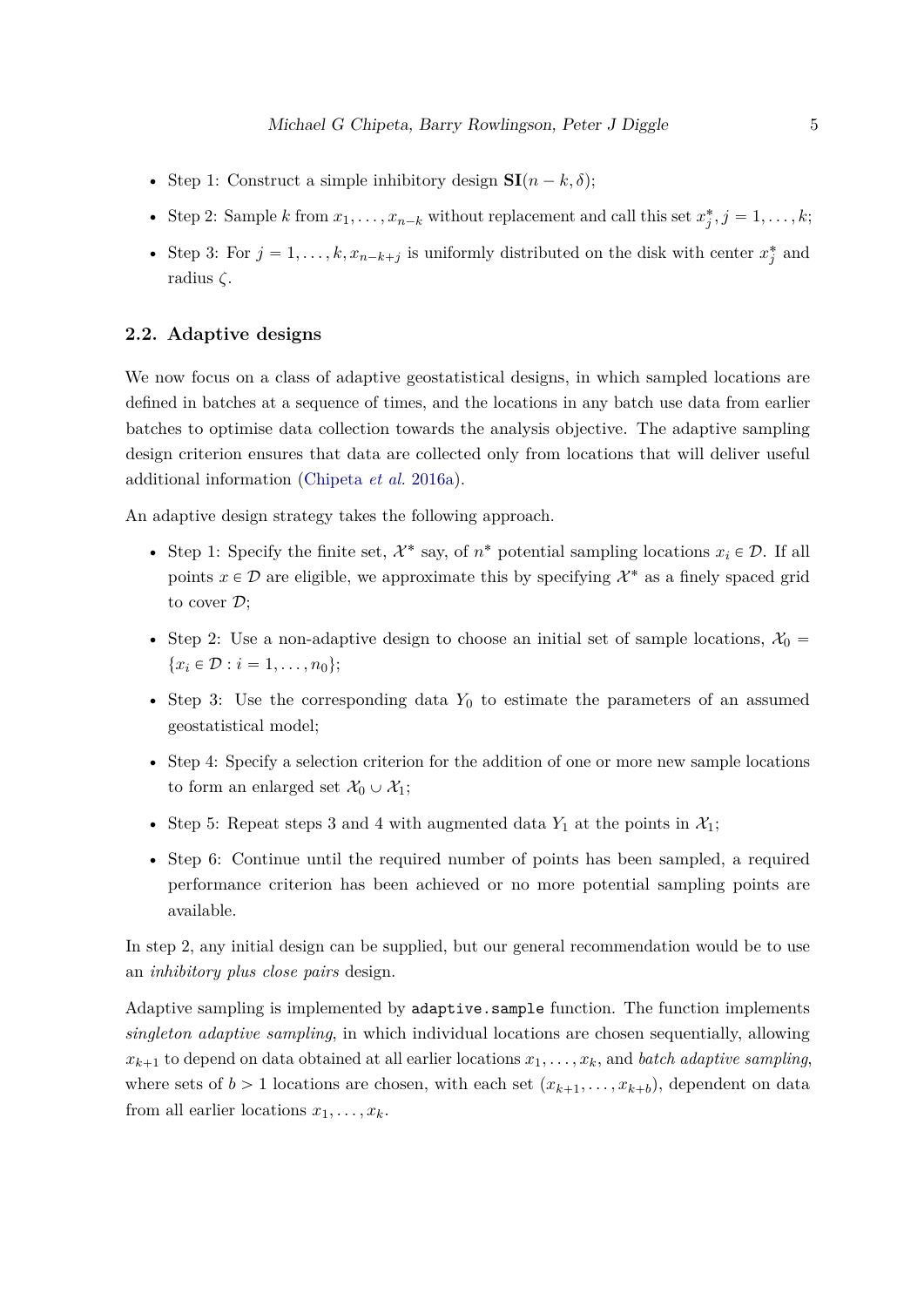#### **2.3. Selection criteria**

The adaptive.sample function offers a choice of either *predictive variance (PV)* or *exceedance probabilities (EP)* selection criteria in step 4 above. For the predictive target  $T = S(x)$  at a particular location *x*, given an initial set of sampling locations  $\mathcal{X}_0 = (x_1, \dots, x_{n_0})$  the available set of additional sampling locations is  $A_0 = \mathcal{X}^* \backslash \mathcal{X}_0$ .

In the PV selection criterion, any  $x \in A_0$  has the predictive variance,  $PV(x) = \text{Var}(T|Y_0)$ (Diggle and Ribeiro 2007). The algorithm then chooses the locations  $x^*$  with the largest values of  $PV(x)$ , either singly or in batches (Chipeta *et al.* 2016a). For the EP selection criterion, each  $x \in A_0$  has exceedance probability,  $EP(x) = P[\{T(x) > t | y_0\} - 0.5]$  for a given threshold *t* (Giorgi and Diggle 2017). The algorithm then chooses the locations  $x^* = arg min_{A_0} EP(x)$ , either singly or in batches. When locations are chosen in batches, a *minimum distance* penalty is imposed for both PV and EP criteria. This ensures that no two sampling locations are separated by a distance of less than  $\delta$ , to avoid sampling from multiple locations x at which the corresponding  $S(x)$  are highly correlated.

#### **2.4. Perfomance criteria**

For design strategies implemented in **geosample**, we focus on a *predictive target*  $T = \mathcal{T}(S)$ , where the property of *S* is of primary interest. We use a generic measure of the predictive accuracy of a design  $X$ , the mean square error,

$$
MSE(\hat{T}) = E[(T - \hat{T})^2]
$$
\n(1)

where  $\hat{T} = E[T|Y; \mathcal{X}]$  is the minimum mean square error predictor of *T* for any given design  $\mathcal{X}$  in  $\mathcal{D}$ .

## **3. Introduction to the geosample package**

In this section, we present an introduction to the **geosample** package functionality by means of a walk-through of some geostatistical sampling examples. The geosample package provides compatibility with common spatial packages including sp and sf. In Section 3.1 we give a unifying workflow for using **geosample** with other R packages, such as **PrevMap**, **geoR** and other spatial statistics packages, for generating geostatistical samples, estimating parameters and predicting the phenomenon of interest in unobserved locations  $x^*$ . Section 3.2 outlines sampling and inference from a simulated dataset using classes of design discussed earlier. Section 3.3 reports an application of the **geosample** package functionality to adaptive sampling for malaria prevalence mapping in Majete, southern Malawi.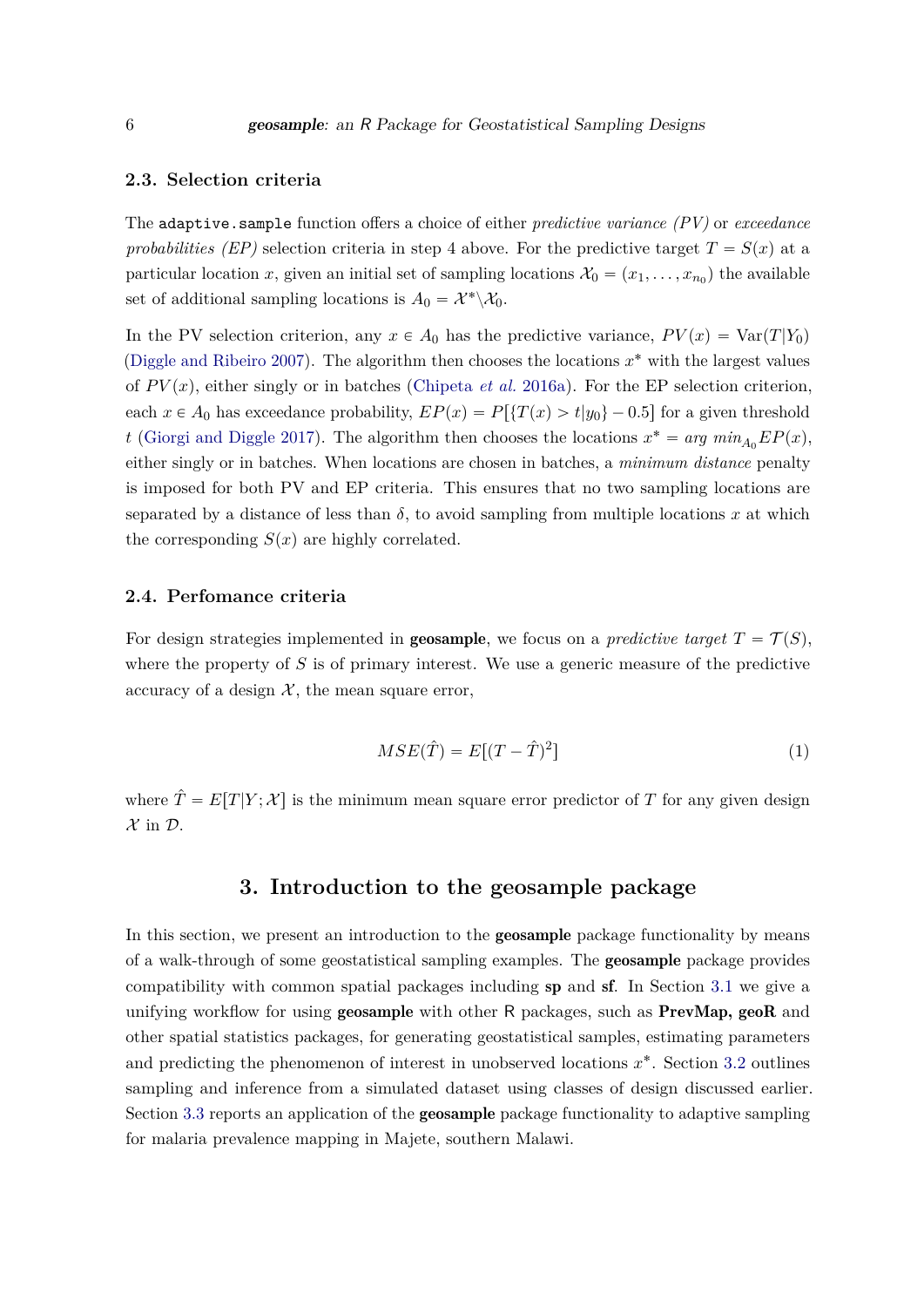#### **3.1. Geostatistical sampling workflow**

The geosample package focuses on geostatistical sampling designs that compromise between designing for efficient parameter estimation and designing for efficient prediction given the values of relevant model parameters. The workflow relies on functionality and outputs from other R packages as determined by the user, mainly to do with parameter estimation and spatial predictions. Figure 1 is a diagrammatic representation of the workflow.

The first stage involves deciding on and implementing the initial sampling design, dependent on the objective(s) of the geostatistical analysis problem at hand. The initial design is a non-adaptive design, which can be any of the designs outlined in Section 2.1. Once data have been collected from sample locations in the chosen design, the second stage is to analyse the data in order to estimate model parameters, within an assumed geostatistical model. Parameter estimation can take several forms including guess work, also known as curve fitting "by eye", variogram fitting or formal estimation using methods such as maximum likelihood estimation. See Mardia and Marshall (1984); Christensen (2004); Diggle and Ribeiro (2007) for details. In our walk through examples, we assume a linear Gaussian model of the form:

$$
Y_i = d(x_i)'\beta + S(x_i) + Z_i, i = 1, ..., n
$$
\n(2)

where the  $Z_i$  are mutually independent  $N(0, \tau^2)$  random variables and  $S(x)$  is a stationary Gaussian process, with mean  $\mu$ , variance  $\sigma^2 = \text{Var}(S(x))$  and correlation function  $\rho(u)$ Corr $\{S(x), S(x')\}$ , where  $u = ||x - x'||$  and  $|| \cdot ||$  denotes Euclidean distance. The  $d(x_i)$  are spatially referenced covariates. In all the examples, we work with the Matérn correlation function (Matérn 1986; Diggle and Ribeiro 2007):

$$
\rho(u,\phi,\kappa) = \{2^{\kappa-1}\Gamma(\kappa)\}^{-1}(u/\phi)^{\kappa}\kappa_{\kappa}(u/\phi). \tag{3}
$$

The third stage is to predict  $T^* = (T(x_{(n+1)}), \ldots, T(x_{(n+q)}))^T$  at *q* additional locations where measurements have not been taken. Estimates of all model parameters are plugged into the prediction equation as if they were the true parameter values, in a process referred to as "*plug-in prediction*". Inferences can be made, depending on the context, for a range of predictive targets, for example: a single value  $S(x_0)$ ; the value of  $S(\cdot)$  over an area of interest or subsets thereof; the minimum or maximum value of  $S(x)$ ; or the probability that  $S(x)$  is below or above a particular threshold. This requires all relevant explanatory variables to be available at the prediction locations.

The fourth stage is the implementation of adaptive sampling if there is need for additional samples to achieve the required predictive accuracy. Required inputs include predictions at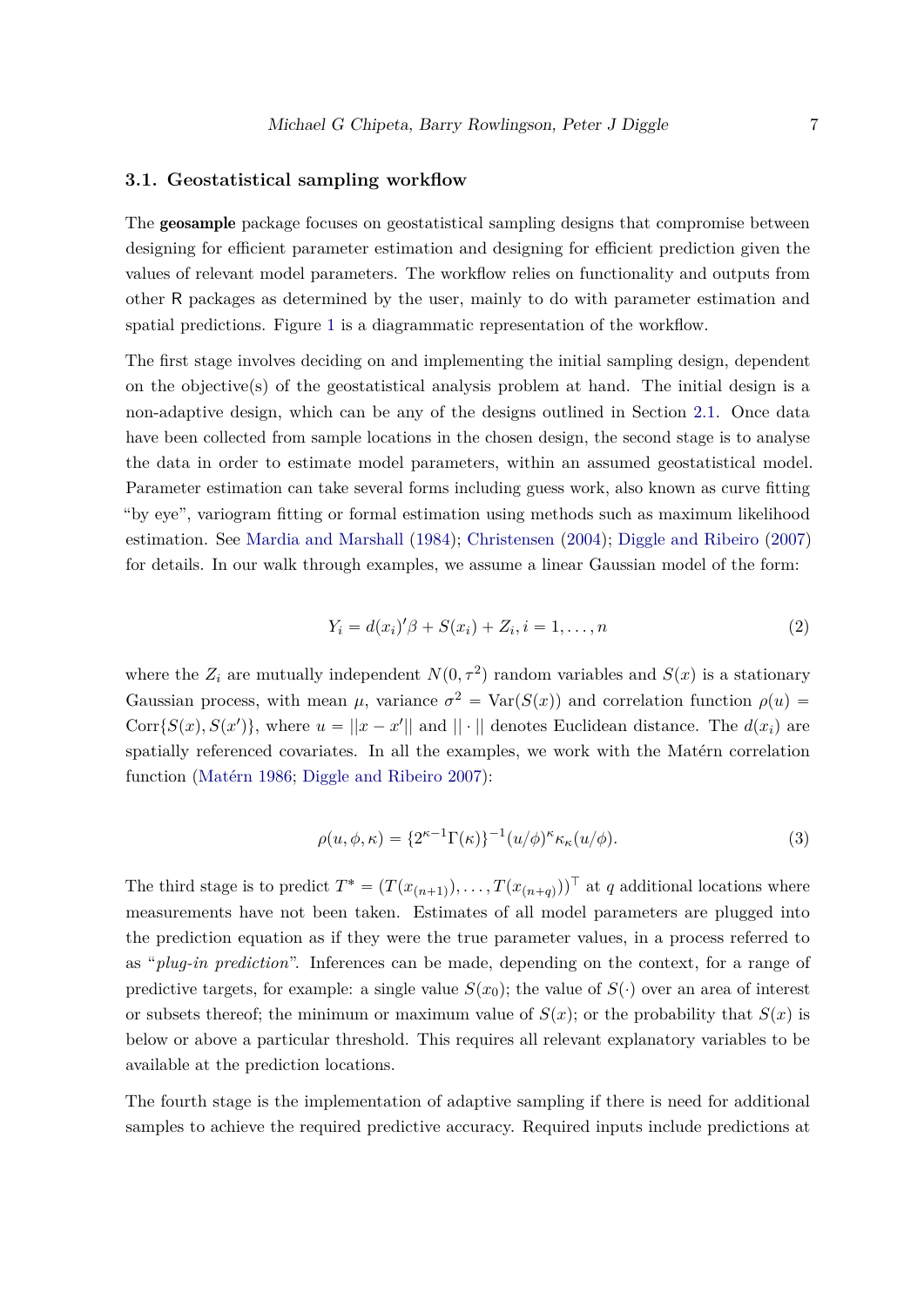all unobserved (potential sampling) locations, a sample selection criterion and any spatial constraints. Several sampling rounds can be implemented, allowing for spatial constraints to change at each cycle. This process involves repeated estimation and prediction stages. Adaptive sampling stops when the specified stopping condition(s) have been achieved, see Section 2.2 for details.



Figure 1: Geostatistical sampling workflow within geosample package. **D1**: user decision for *initial design*. **D2**: user decision whether to sample additional samples, in which case adaptive sample will be generated. **D3**: user decision to update sampling constraints. **D4**: user decision to stop further sampling. See text for detailed explanation.

### **3.2. Simulation example**

In this example, we generated a binomial dataset available in the package as sim.data. We generated a realisation of Gaussian process  $S(x)$  on a 35 by 35 grid covering the unit square, giving a total of  $n^* = 1225$  potential sampling locations. We specified  $S(x)$  to have expectation  $\mu = 0$ , variance  $\sigma^2 = 1$  and Matérn correlation function (3), with  $\phi = 0.15$  and  $\kappa = 1.5$ , and no measurement error, i.e.  $\tau^2 = 0$ . Binomial observations, with 8 trials at each grid point and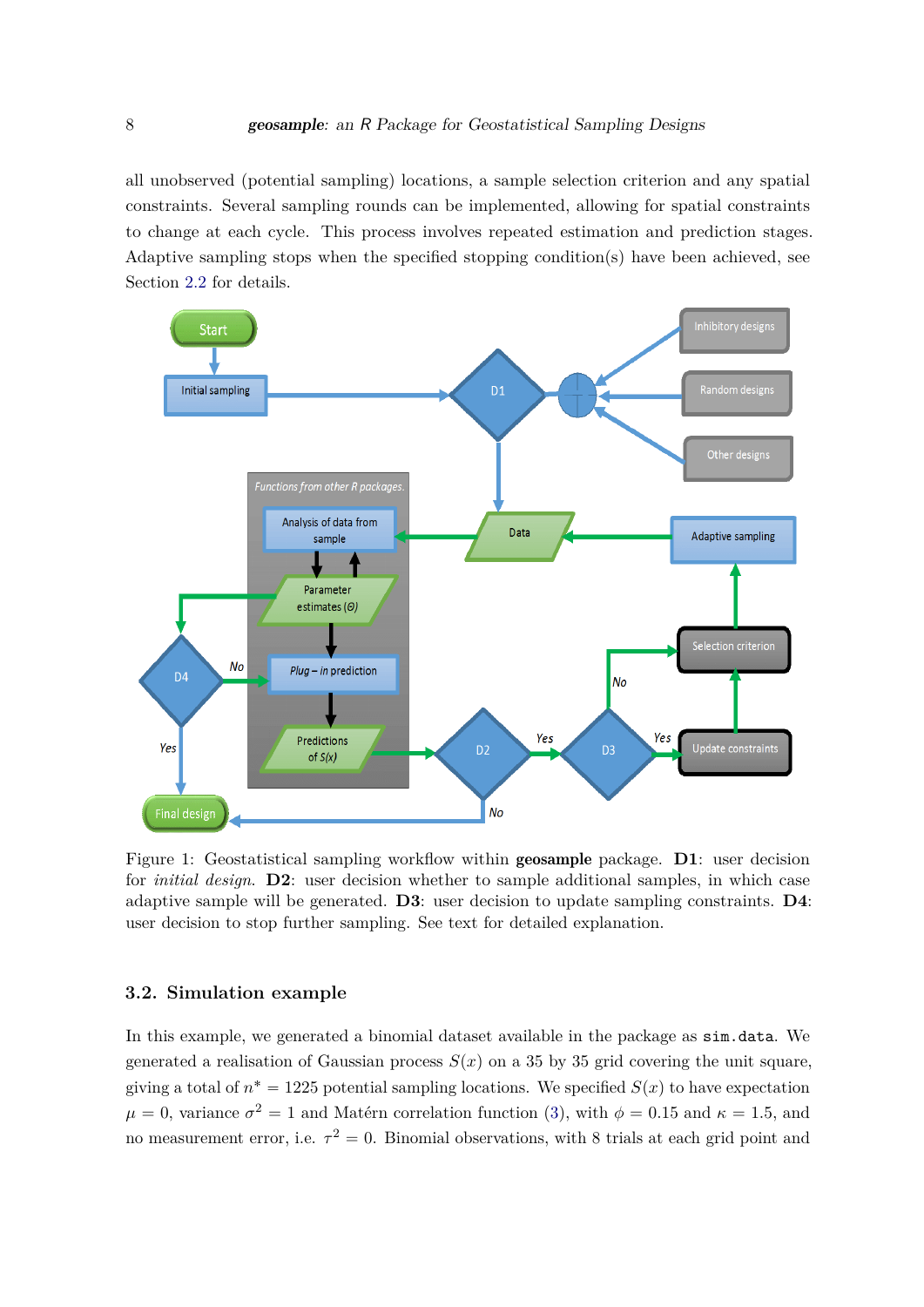probabilities given by the anti-logit of the simulated values of the Gaussian process, constitute the response variable *y*. For the initial sample, we use a simple inhibitory design to sample  $n_0$  $= 30$  locations with  $\delta = 0.04$ . The results are shown in Figure 2.

```
library("geosample")
library("viridisLite")
data(sim.data)
head(sim.data, n = 6L, addrownums = TRUE)
## Simple feature collection with 6 features and 3 fields
## geometry type: POINT
## dimension: XY
## bbox: xmin: 0 ymin: 0 xmax: 0.1471 ymax: 0
## epsg (SRID): NA
## proj4string: NA
## data y units.m geometry
## 1 1.042 4 8 POINT (0 0)
## 2 1.126 5 8 POINT (0.02941 0)
## 3 1.183 6 8 POINT (0.05882 0)
## 4 1.185 7 8 POINT (0.08824 0)
## 5 1.131 5 8 POINT (0.1176 0)
## 6 1.088 5 8 POINT (0.1471 0)
set.seed(123)
my.sample <- discrete.inhibit.sample(obj = sim.data, size = 30,
                                 delta = 0.04, plotit = TRUE)
```
The first argument in the function discrete.inhibit.sample specifies a spatial object i.e. sf or sp object in which each row contains a spatial location and any associated covariates. Sample size is specified via the argument size. Inhibition distance is set via delta. Sampled locations are plotted by default, whilst setting the argument plotit to FALSE turns the plotting off.

For both model parameter estimation and spatial predictions, we use functions from the PrevMap package (Giorgi and Diggle 2017). The binomial.logistic.MCML function fits a geostatistical binomial logistic model with the following inputs: random variables  $Y_i$  of positive counts, binomial denominators  $m_i$ , explanatory variables  $d_i \in \mathbb{R}^p$  and associated sampling locations  $x_i : i = 1, \ldots, n$  in the study region. Conditionally on a zero-mean Gaussian process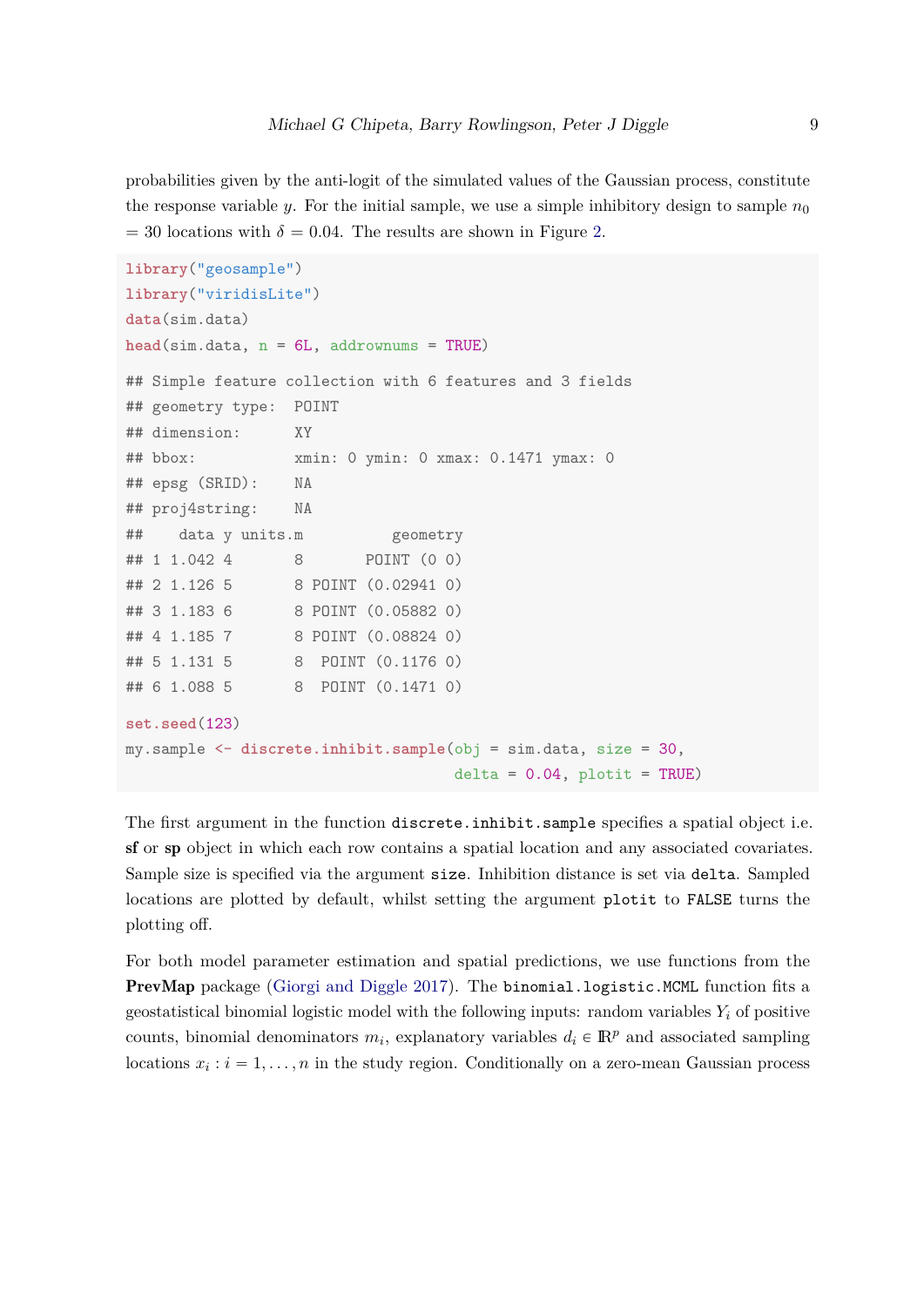

Inhibitory sampling design, 0 close pairs

Figure 2: Simple inhibitory (discrete) design with  $\delta = 0.04$  and  $n_0 = 30$ .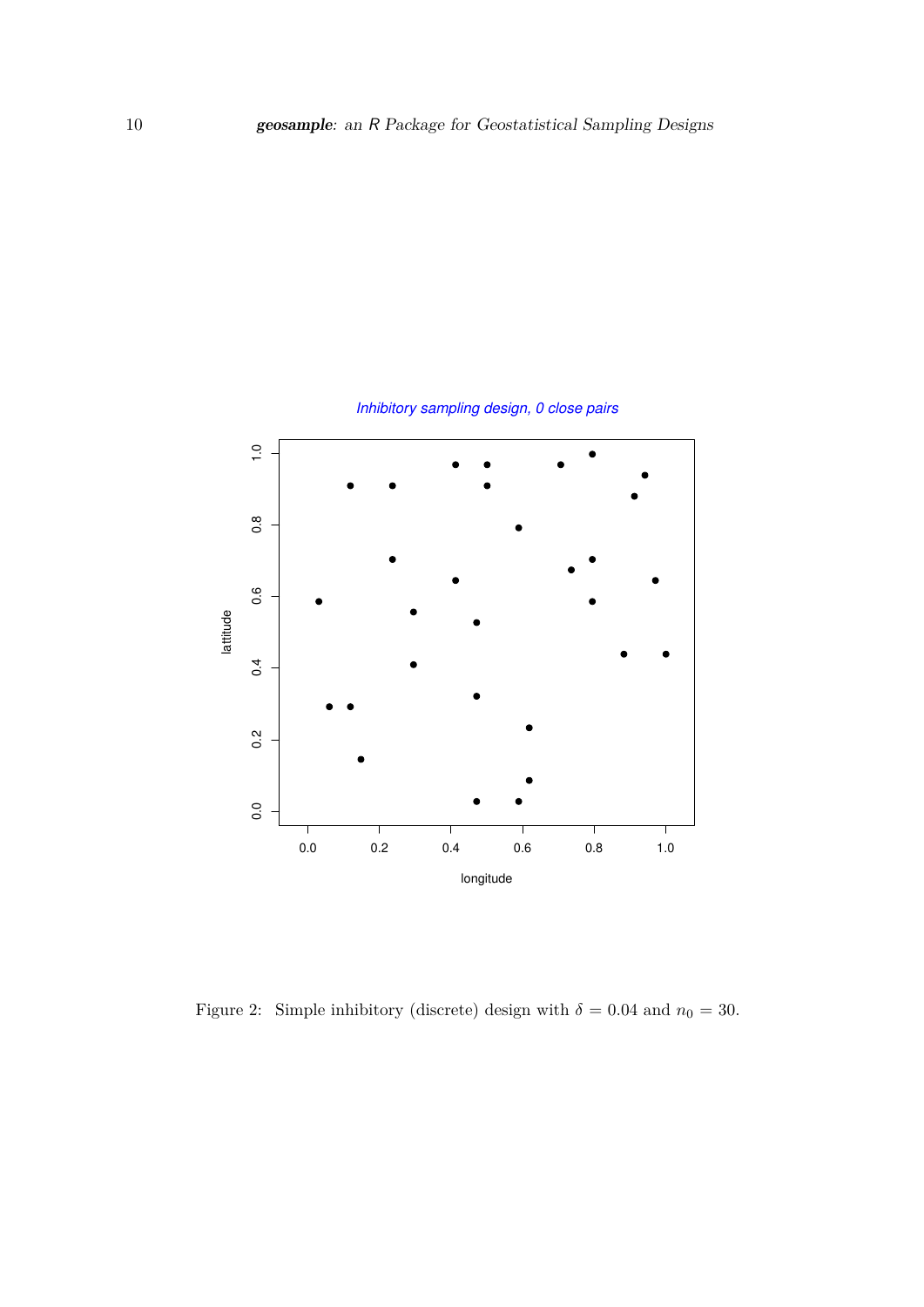$S(x)$  and mutually independent zero-mean Gaussian variables  $Z_i$ , each  $Y_i$  follows a binomial distribution with mean  $E\{Y_i|S(x_i), Z_i\} = m_i p_i$  and

$$
\log\left\{\frac{p}{1-p}\right\} = d(x_i)'\beta + S(x_i) + Z_i.
$$
\n(4)

```
library("PrevMap")
knots <- as.matrix(expand.grid(seq(-0.2, 1.2, length = 15),
                               seq(-0.2, 1.2, length = 15)))
mcmc.ctr \le control.mcmc.MCML(n.sim = 5500, burnin=500, thin = 5)dat \leq my.sample[[4]]
par0 <- c(0.001, 1, 0.4)
model.fit <-
  binomial.logistic.MCML(y \sim 1, units.m = \simunits.m, data = dat, par0 = par0,
                         coords=~st_coordinates(dat), fixed.rel.nugget = 0,
                         start.cov.pars = par0[3], control.mcmc = mcmc.ctr,
                         low.\text{rank} = \text{TRUE}, \text{ knots} = \text{ knots}, \text{kappa} = 1.5,method = "BFGS", messages = FALSE,
                         plot.correlogram = FALSE)
summary(model.fit, log.cov.pars = FALSE)
## Geostatistical binomial model
## (low-rank approximation)
## Call:
## binomial.logistic.MCML(formula = y \sim 1, units.m = ~units.m, coords = ~st_coordinates(dation),
## data = dat, par0 = par0, control.mcmc = mcmc.ctr, kappa = 1.5,
## fixed.rel.nugget = 0, start.cov.pars = par0[3], method = "BFGS",
## low.rank = TRUE, knots = knots, messages = FALSE, plot.correlogram = FALSE)
##
## Estimate StdErr z.value p.value
## (Intercept) 0.216 0.241 0.9 0.37
##
## Objective function: 1.433
##
## Matern kernel parameters (kappa=1.5)
## Adjustment factorfor sigma<sup>2</sup>: 8.624
## Estimate StdErr
## sigma^2 1.053 0.14
```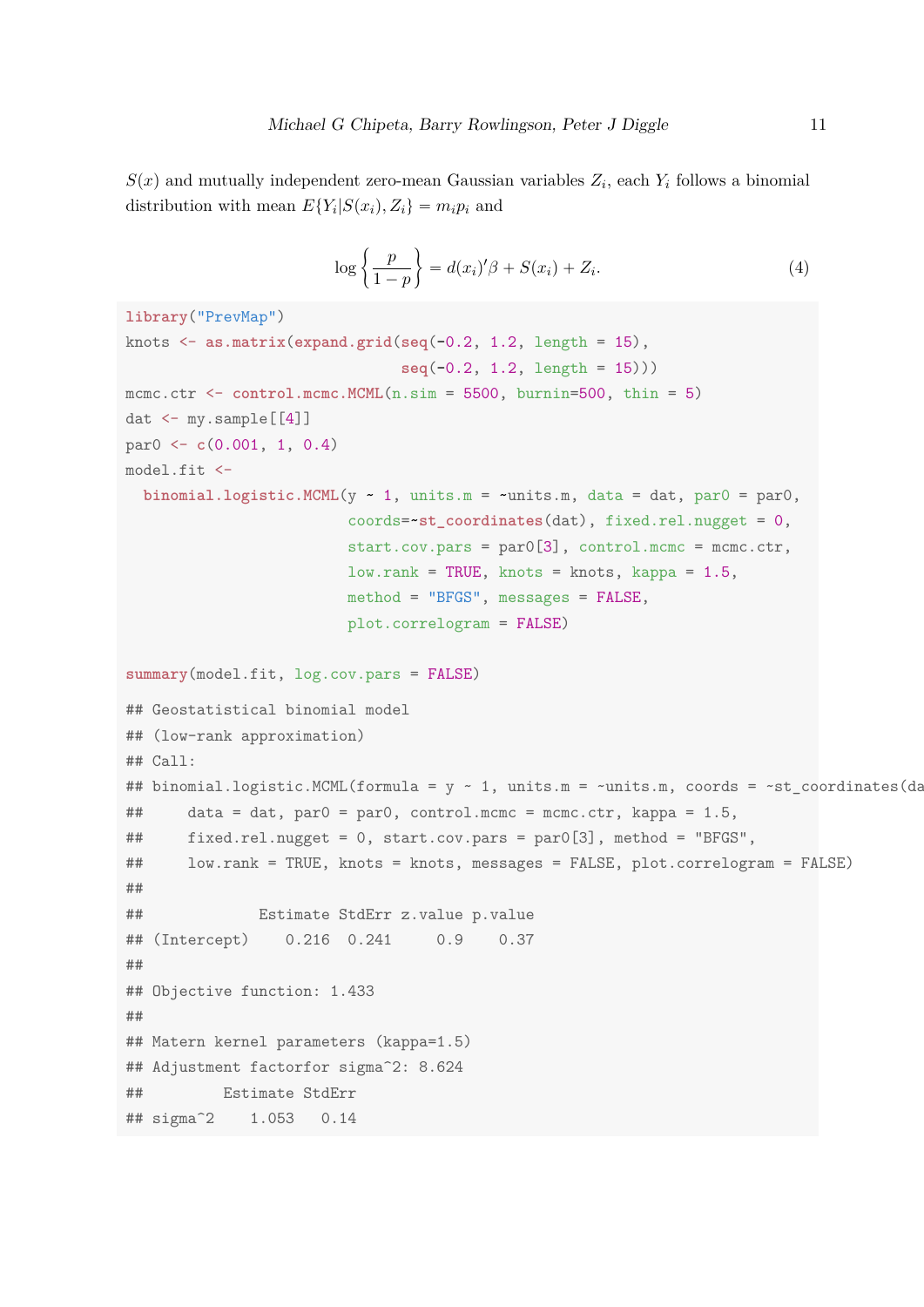```
## phi 0.617 0.32
##
## Legend:
## sigma^2 = variance of the Gaussian process
## phi = scale of the spatial correlation
```
We use the resulting binomial fit to generate spatial predictions of prevalence at each of the 1225 sampling locations using the spatial.pred.binomial.MCML function.

```
model.pred <-
  spatial.pred.binomial.MCML(object = model.fit, type = "joint",
                             control.mcmc = mcmc.ctr,thresholds = 0.45,
                             grid.pred = st_coordinates(sim.data),
                             scale.predictions = "prevalence",
                             scale.thresholds ="prevalence",
                             standard.errors = TRUE, messages = FALSE,
                             plot.correlogram = FALSE)
```
Several results can be summarised and visualised from the prediction results, including *predictions* and *exceedance probabilities* at each of the prediction locations.

```
par(mfrow = c(1,2))plot(model.pred, type = "prevalence", col = viridis(256, direction = -1),
     summary = "predictions", zlim = c(0, 1))
contour(model.pred, type="prevalence", summary="predictions", zlim = c(0, 1),
        levels = seq(0.1, 0.9, 0.1), add = TRUE)plot(model.pred,summary="exceedance.prob",zlim=c(0,1),
     col = viridis(256, direction = -1))contour(model.pred, summary = "exceedance.prob",zlim = c(0, 1),
        levels = seq(0.1, 0.3, 0.1), add = TRUE)
```
 $par(mfrow = c(1,1))$ 

To implement a *minimum distance batch adaptive sampling* of 10 additional locations, using the *prediction variance* selection criterion, we extract prediction variances at all potential locations. We set the minimum sampling distance to be  $\delta = 0.1$ .

```
obj.1 <- as.data.frame(cbind(model.pred$grid,
         c(model.pred$prevalence$standard.errors)^2))
colnames(obj.1) <- c("coord1", "coord2", "pred.var")
```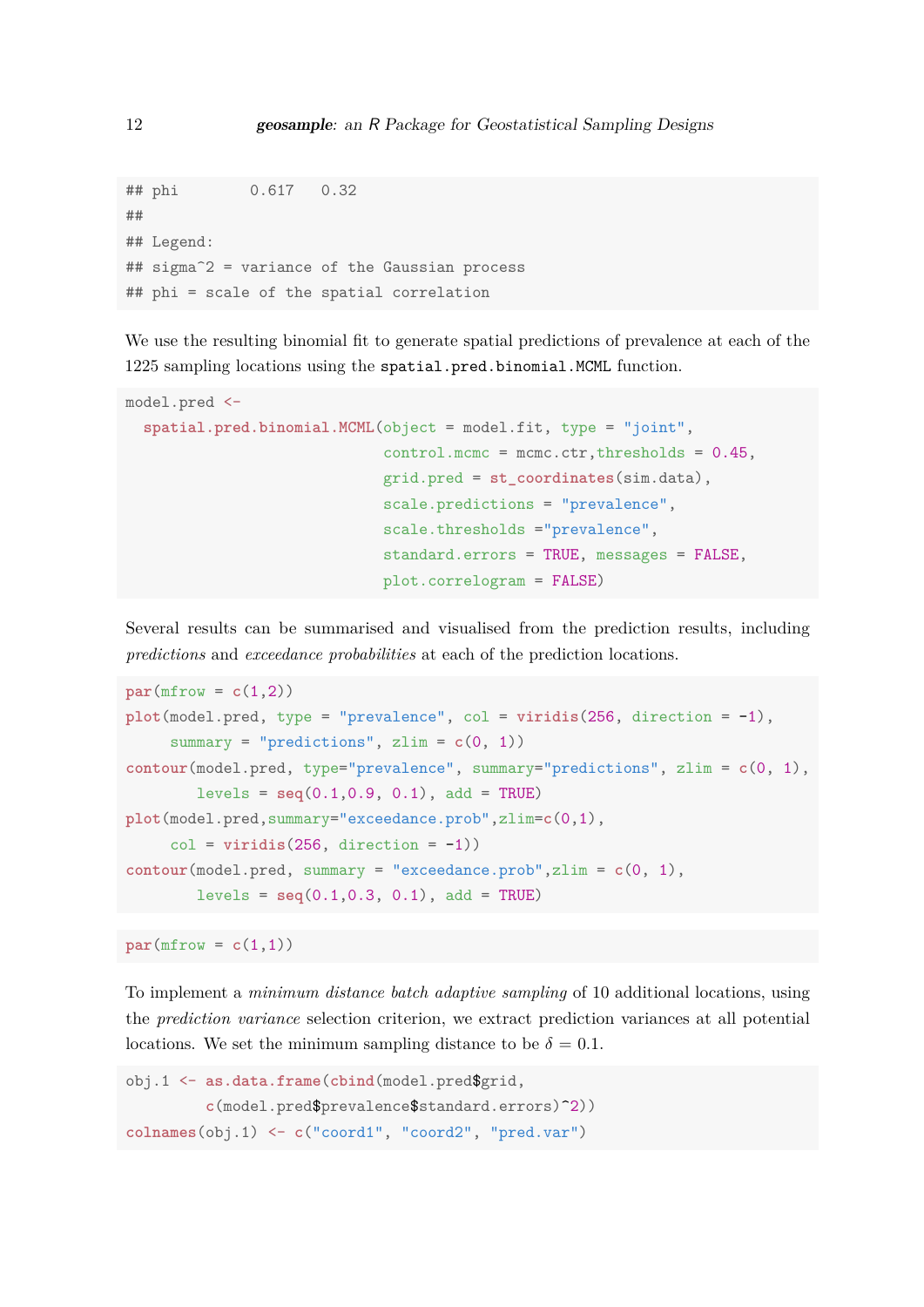

Figure 3: Spatial prediction visualisation. Spatial predictions on the LHS and exceedance probabilities  $P(x; 0.45) = P(prev > 0.45 \text{ at location } x)$  on the RHS.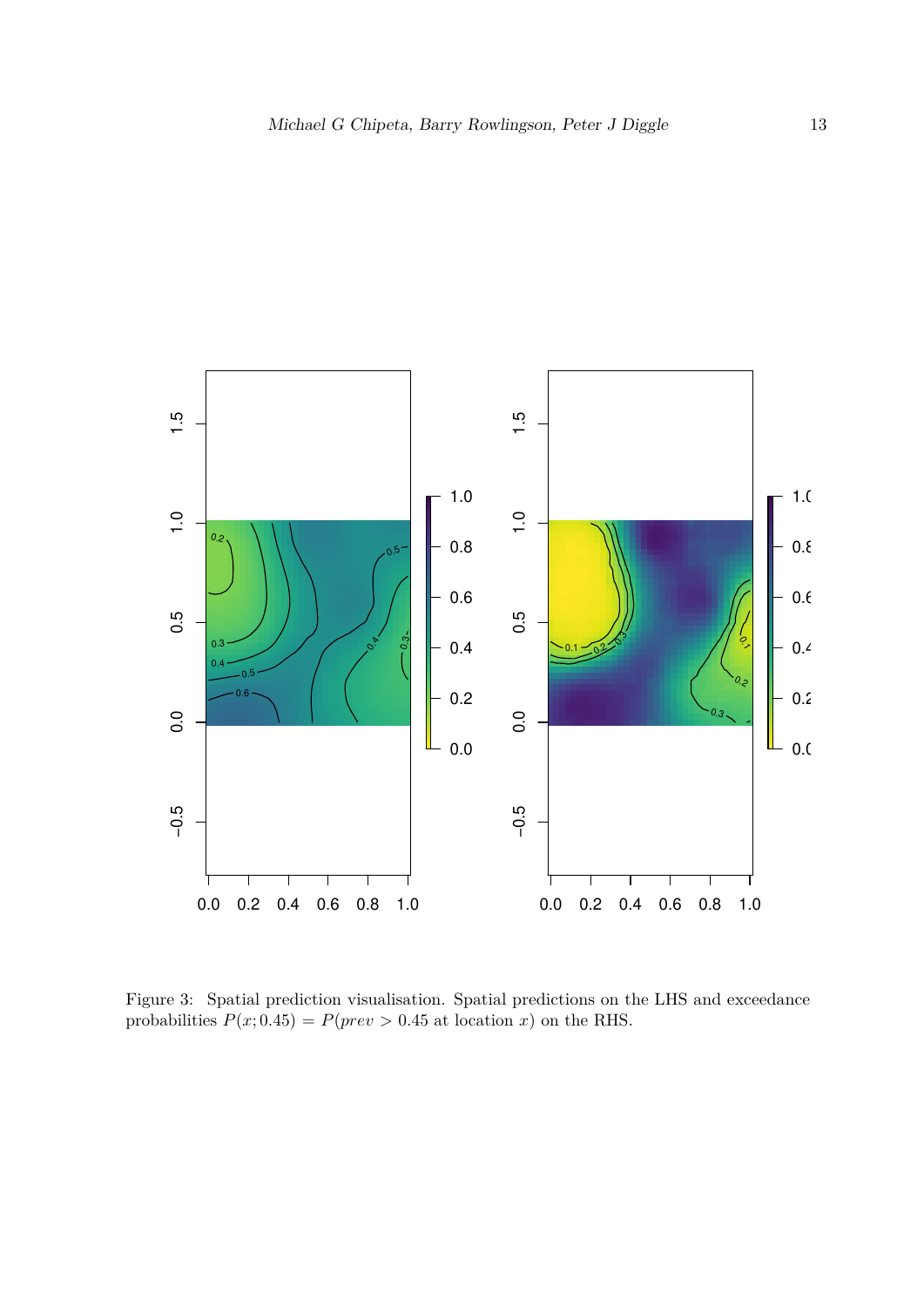```
obj.1 <- sf::st_as_sf(obj.1, coords = c('coord1', 'coord2'))
adapt.sample.pv <-
 adaptive.sumple(obj1 = obj.1, obj2 = dat,pred.var.col = 1,criterion = "predvar",
                  delta = 0.1, batch.size = 10, poly = NULL,
                  plotit = TRUE)
```
The argument obj1 specifies a spatial object that contains potential sampling locations and their associated *prediction variance* and/or *exceedance probabilities*. Locations from the existing (initial) design are specified via argument obj2, which is also a spatial object such as sf or sp object. The batch.size determines the number of additional locations to be sampled per sampling round. A batch size equal to 1 will implement a *singleton adaptive design*. The function has a default behaviour to plot sample locations. These are shown in Figure 4.

Note that similar/comparable *parameter estimation* and *spatial prediction* results can be obtained from several other R packages. The choice of which package to use depends on a number of factors including, methodological implementation in the packages, analysis  $objective(s)$  and ease of use by the user. These packages include  $geoRglm, geostatsp, geoBayes,$ spBayes, spGLM, spaMM, spMvGLM and geoCount for count data. See https://cran. r-project.org/web/views/Spatial.html for a comprehensive list.

#### **3.3. Case study: malaria prevalence in Majete, southern Malawi.**

We now illustrate the use of the **geosample** package to construct a survey sample for malaria prevalence mapping in an area surrounding Majete Wildlife Reserve (MWR) within Chikwawa district, southern Malawi. The MWR is situated in the lower Shire valley at the edge of the African Rift Valley (15.97 $\textdegree$ S; 34.76 $\textdegree$ E). The whole perimeter is home to a population of around 100,000 (at the time of writing). Figure 5 shows the households of the study area. The perimeter is subdivided into 19 community-based organizations (CBOs). In the study, three sets of these CBOs (CBOs - 1 & 2, CBOs -15 & 16, and CBOs - 6, 7 & 8) define *focal areas* A, B, and C, respectively. See Chipeta *et al.* (2016a,b); Kabaghe, Chipeta, McCann, Phiri, van Vugt, Takken, Diggle, and Terlouw (2017); McCann, van den Berg, Diggle, van Vugt, Terlouw, Phiri, Di Pasquale, Maire, Gowelo, Mburu, Kabaghe, Mzilahowa, Chipeta, and Takken (2017) for more details.

The first stage in the geostatistical design was a complete enumeration of households in the study region, including their geo-location collected using Global Positioning System devices on a Samsung Galaxy Tab 3 running the Android 4.1 Jellybean operating system. We consider *focal area* A of the study area and use a simple inhibitory design to sample 60 households in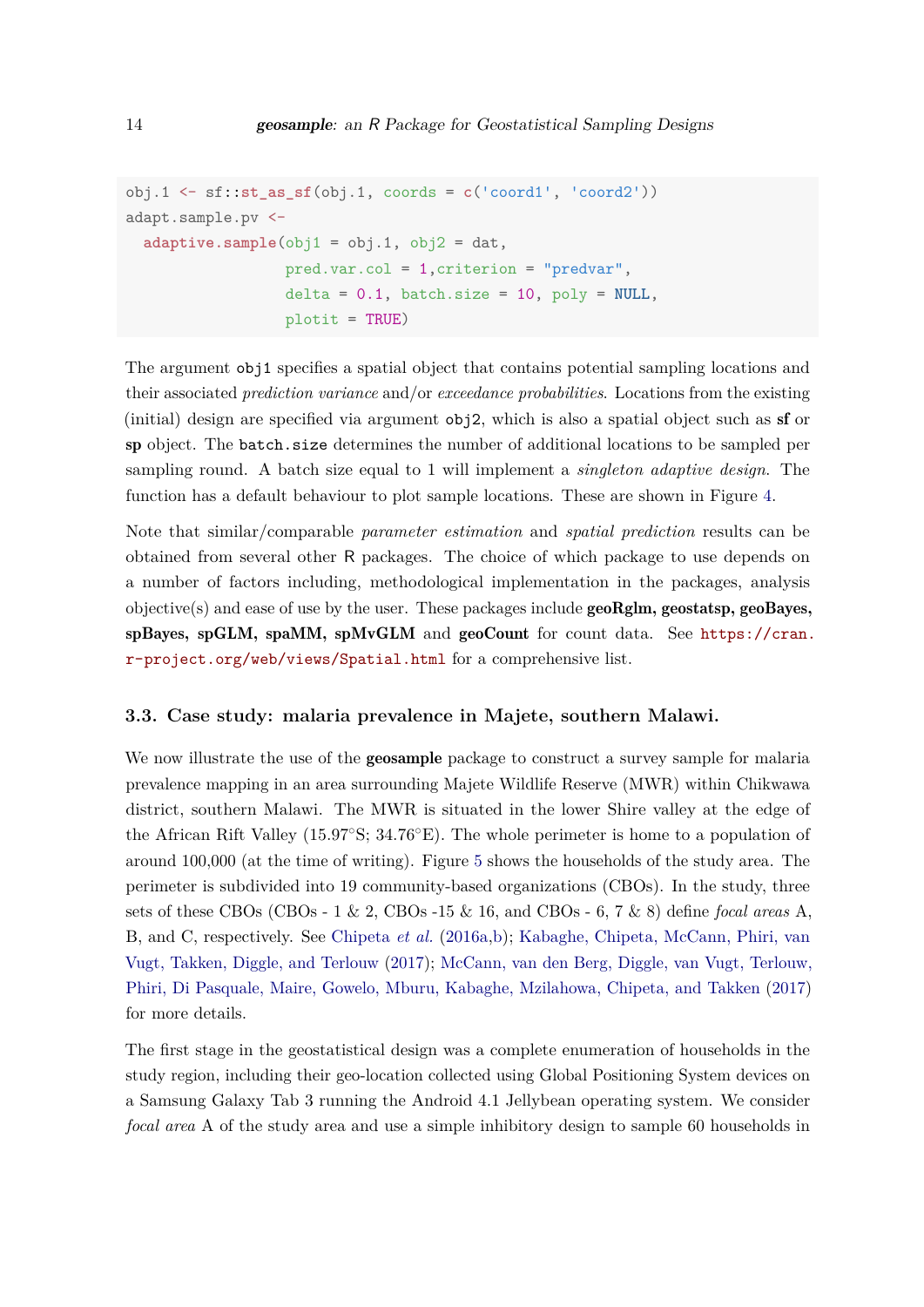

Existing design plus adaptive samples

Figure 4: Adaptive sampling design with  $\delta = 0.1$  and  $b = 10$ , Dark blue dots  $(n_0 = 30)$  are the initial sampling locations. Red dots  $(n_a = 10)$  are adaptive sampling locations added after analysing data from the initial design.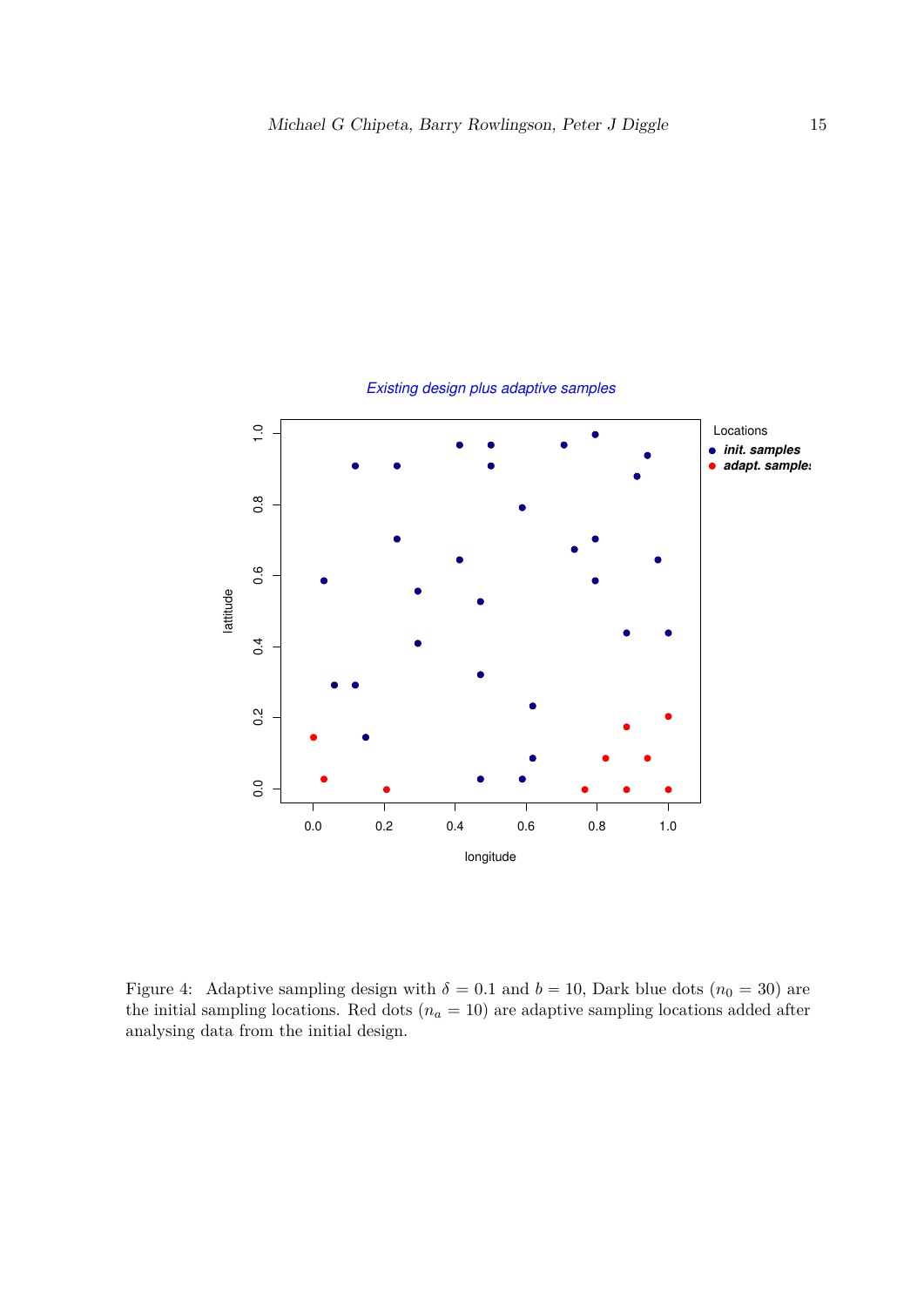

Figure 5: Majete Wildlife Reserve (brown) is surrounded by 19 CBOs (grey and green) comprising the Majete perimeter. Three focal areas (green), labelled as A, B, and C mark the communities selected for malaria indicator surveys. The rest of the CBOs (grey) are outside the project's catchment area. Reprinted from Kabaghe *et al.* (2017).

the initial sample. Data from these households are then analysed using the binomial logistic model (4), and predictive analysis is carried out to map malaria prevalence.

All potential (available) household locations are shown in Figure 6.

```
data("border")
data("majete")
plot(st_geometry(majete), pch = 19, cex = 0.5,
     xlim=range(st_coordinates(border)[,1]),
     ylim=range(st_coordinates(border)[,2]),
     axes = TRUE, xlab="longitude", ylab="latitude")
plot(border, lwd = 2, add= TRUE)
```
The sampled households (black dots) are shown in Figure 7.

```
set.seed(1234)
init.sample <-
 discrete.inhibit.sample(obj = majete, size = 60, delta = 0.4,
```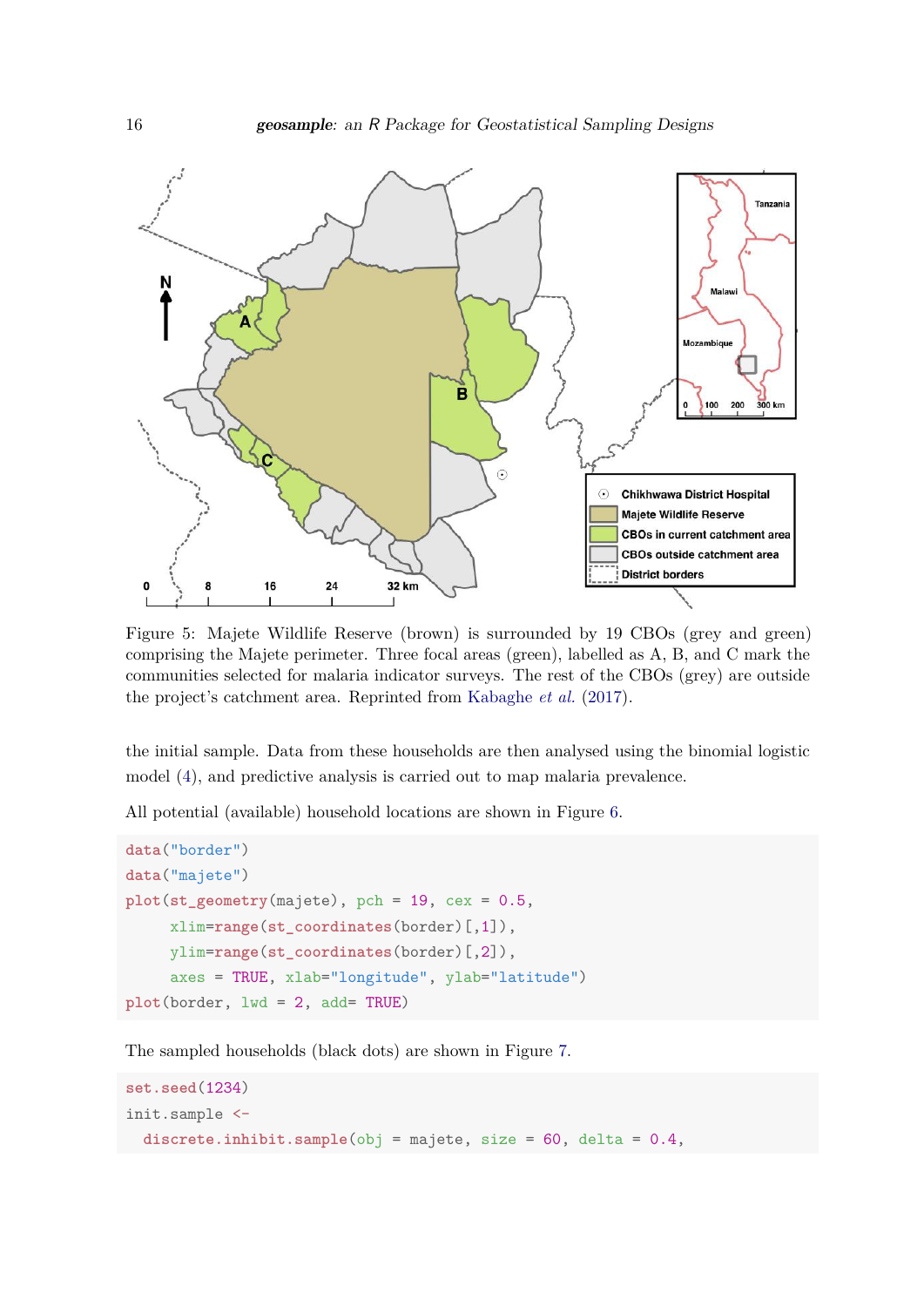

Figure 6: All potential household sampling locations in Majete.  $\,$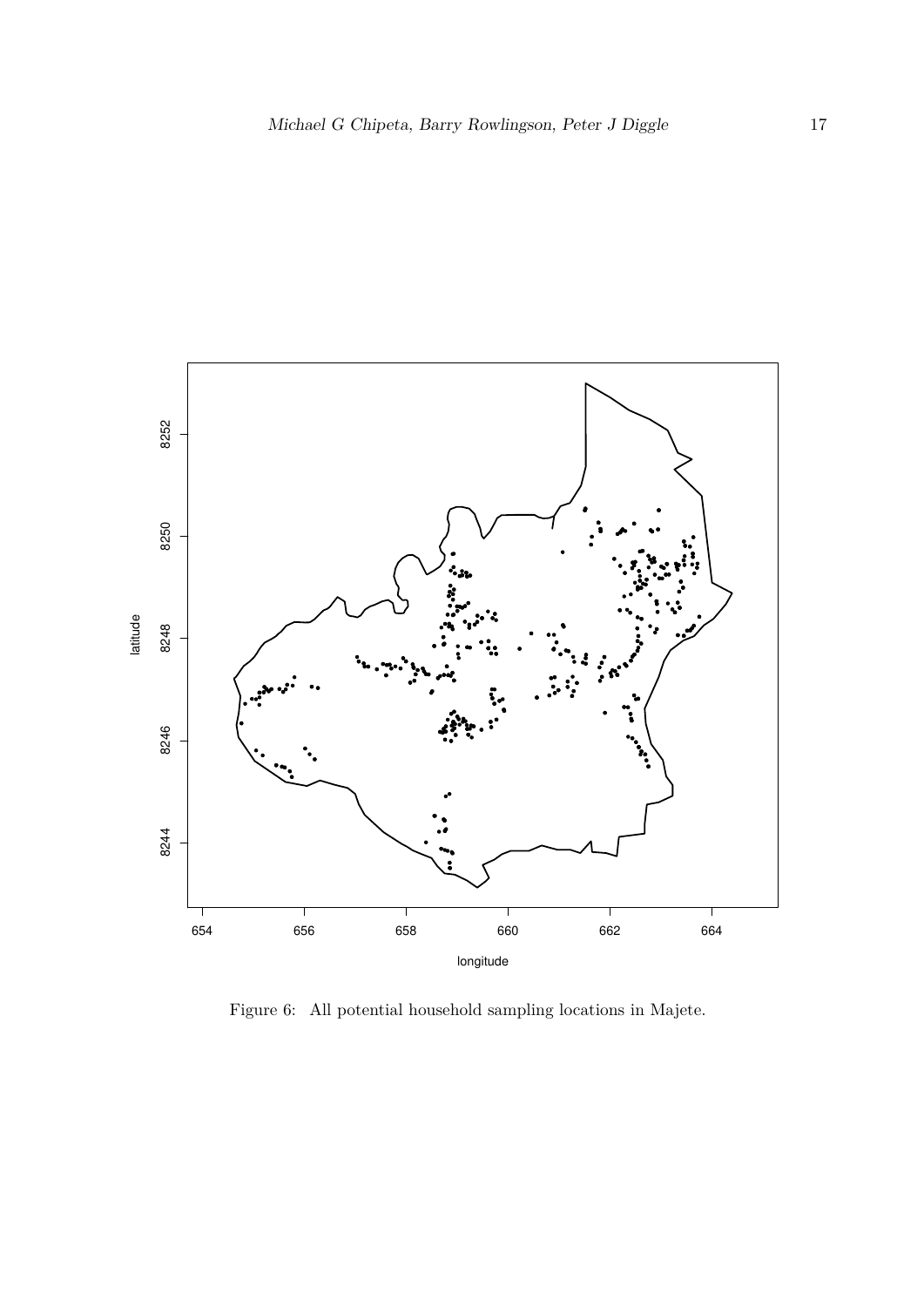```
k = 0, delta.fix = FALSE,
poly = border, plotit = TRUE)
```
We extract data from the sampled households, and fit the binomial logistic model (4) to the data. The binomial logistic estimates are then used for prediction at unobserved households. See Giorgi and Diggle (2017) for details.

```
mrdt <- init.sample[[4]]
glmfit <- glm(rdt~1, data = mrdt,
             family = binomial(link = logit))
ID.coords <- create.ID.coords(data=as.data.frame(mrdt),
                             coords=~st_coordinates(mrdt))
mrdt$units.m <- rep(1,nrow(mrdt))
par0 <- c(coef(glmfit),cov.pars=c(0.93171,3.9549))
control.mcmc <- control.mcmc.MCML(n.sim = 5500, burnin=500, thin=5)
model.fit <-
  binomial.logistic.MCML(rdt~1, units.m=~units.m,par0=par0,
                        coords=~st_coordinates(mrdt),data=mrdt,
                        ID.coords = ID.coords, kappa=0.5,
                        control.mcmc=control.mcmc, method="BFGS",
                        fixed.rel.nugget = 0, start.cov.pars=c(par0[3]),
                        messages = FALSE, plot.correlogram = FALSE)
## Fixed relative variance of the nugget effect: 0
summary(model.fit, log.cov.pars = FALSE)
## Geostatistical binomial model
## Call:
## binomial.logistic.MCML(formula = rdt ~ 1, units.m = ~units.m,
## coords = ~st_coordinates(mrdt), data = mrdt, ID.coords = ID.coords,
## par0 = par0, control.mcmc = control.mcmc, kappa = 0.5, fixed.rel.nugget = 0,
## start.cov.pars = c(par0[3]), method = "BFGS", messages = FALSE,
## plot.correlogram = FALSE)
##
## Estimate StdErr z.value p.value
\## (Intercept) -2.13 0.35 -6.1 1e-09 ***
## ---
## Signif. codes: 0 '***' 0.001 '**' 0.01 '*' 0.05 '.' 0.1 ' ' 1
```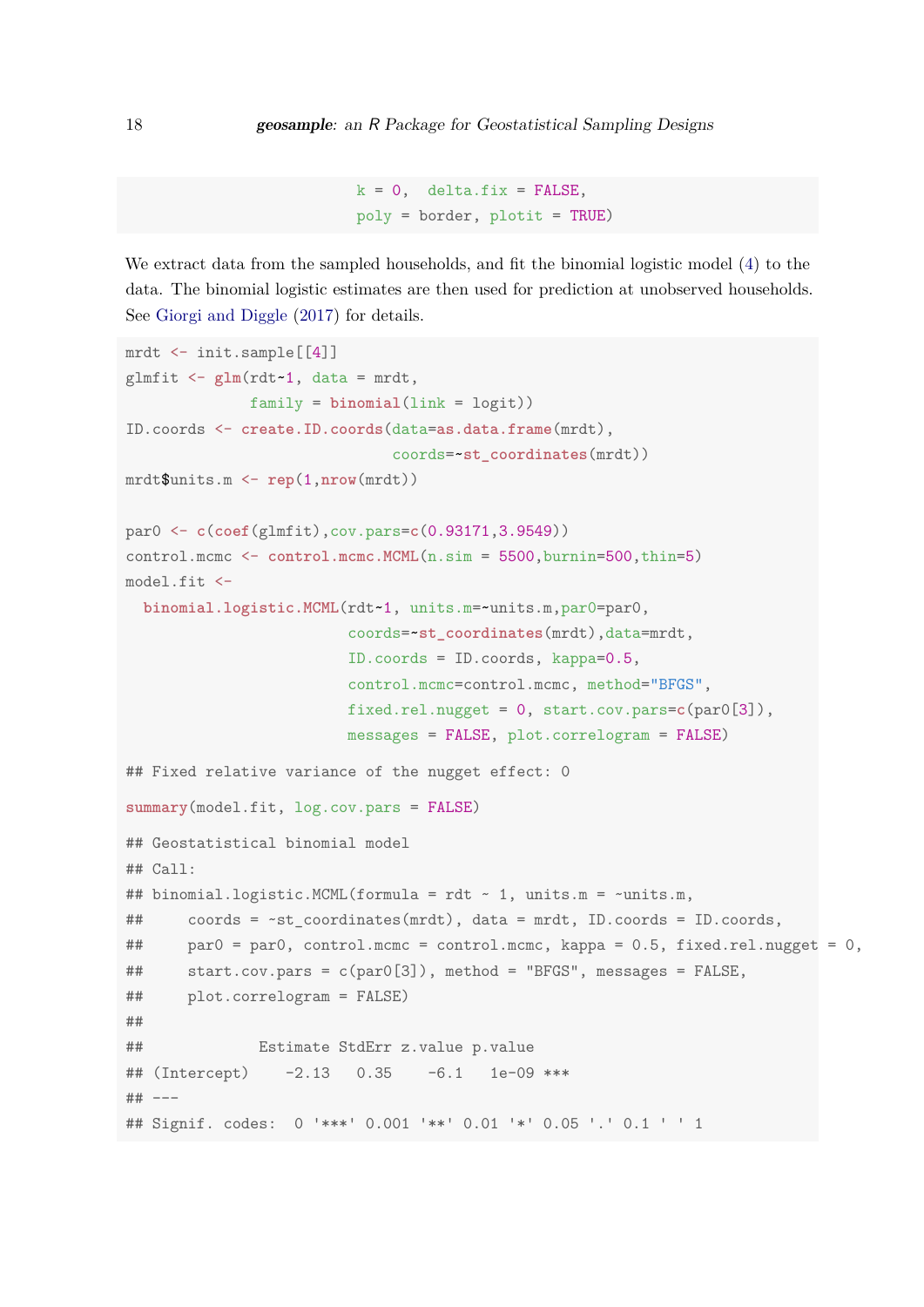

Inhibitory sampling design, 0 close pairs

Figure 7: Simple inhibitory (discrete) design with  $\delta = 400$  meters and  $n_0 = 60$  households (black dots) in Majete.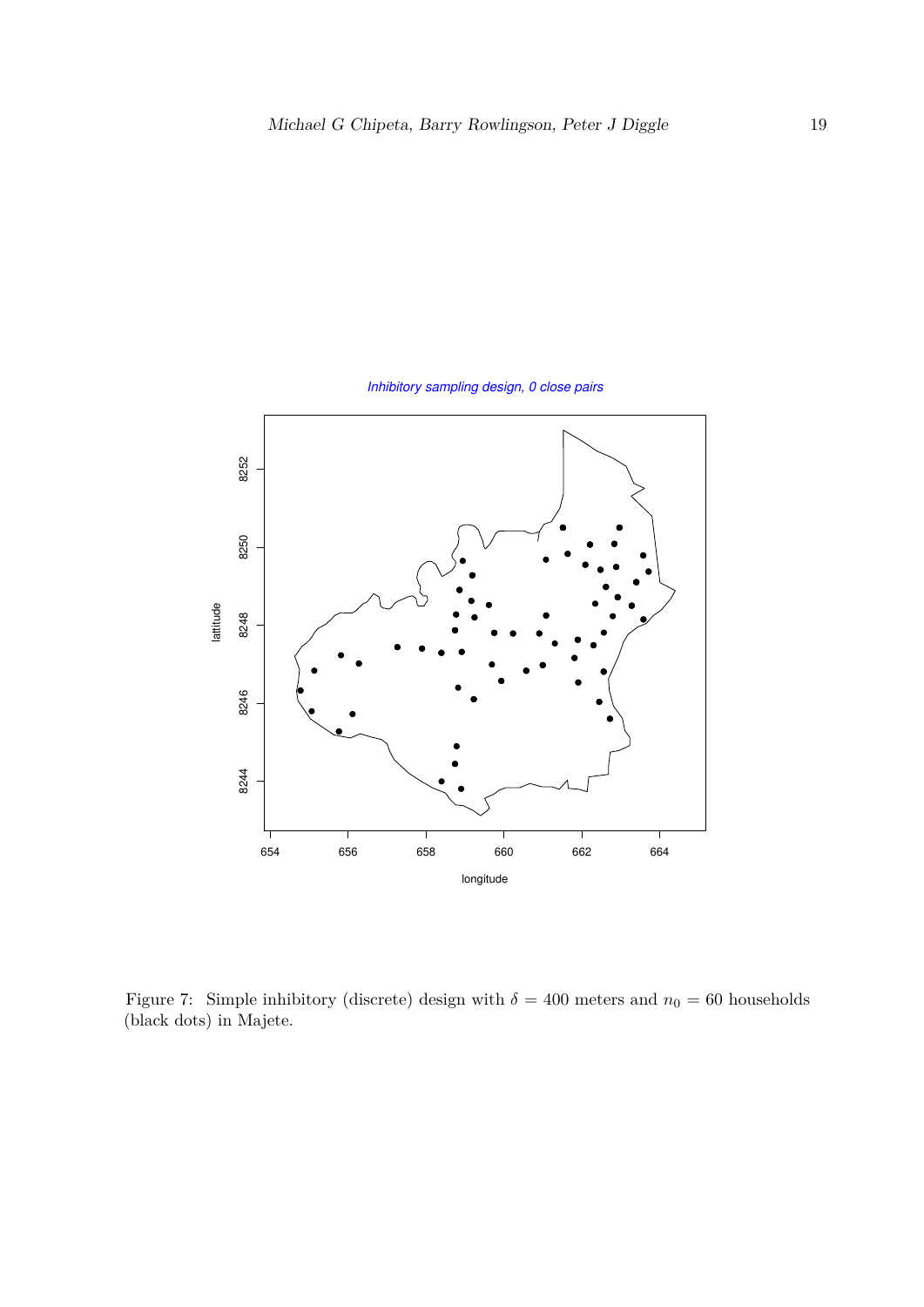```
##
## Objective function: 0.5935
##
## Covariance parameters Matern function
## (fixed relative variance tau^2/sigma^2= 0)
## Estimate StdErr
## sigma^2 0.949 0.76
## phi 3.912 0.21
##
## Legend:
## sigma^2 = variance of the Gaussian process
## phi = scale of the spatial correlation
```
We now carry out spatial predictions over all unobserved households, with the model parameters fixed at the MCML estimates, and summarise the predictive distribution of prevalence at each location through its mean, standard deviation and probability that the estimated prevalence is above 15 %. Using these results, an adaptive sample of 40 additional households is taken. The results are shown in Figure 8.

```
avail.locs <- majete[!(majete$geometry) %in% (mrdt$geometry),]
model.pred <-
  spatial.pred.binomial.MCML(model.fit,
                             grid.pred=unique(st_coordinates(avail.locs)),
                             control.mcmc=control.mcmc, type = "marginal",
                             scale.predictions = "prevalence",
                             standard.errors = TRUE, thresholds = 0.15,
                             scale.thresholds = "prevalence",
                             messages = FALSE, plot.correlogram = FALSE)
pred.vars <- as.data.frame(cbind(model.pred$grid,
                                c(model.pred$prevalence$standard.errors)^2))
colnames(pred.vars)<- c("coord1", "coord2", "pred.var")
pred.vars <- sf::st_as_sf(pred.vars, coords = c('coord1', 'coord2'))
st_crs(pred.vars) <- st_crs(mrdt)
adapt.sample.pv <-
   adaptive.sample(obj1 = pred.vars, obj2 = mrdt,
                  pred.var.col = 1, criterion = "predvar",
```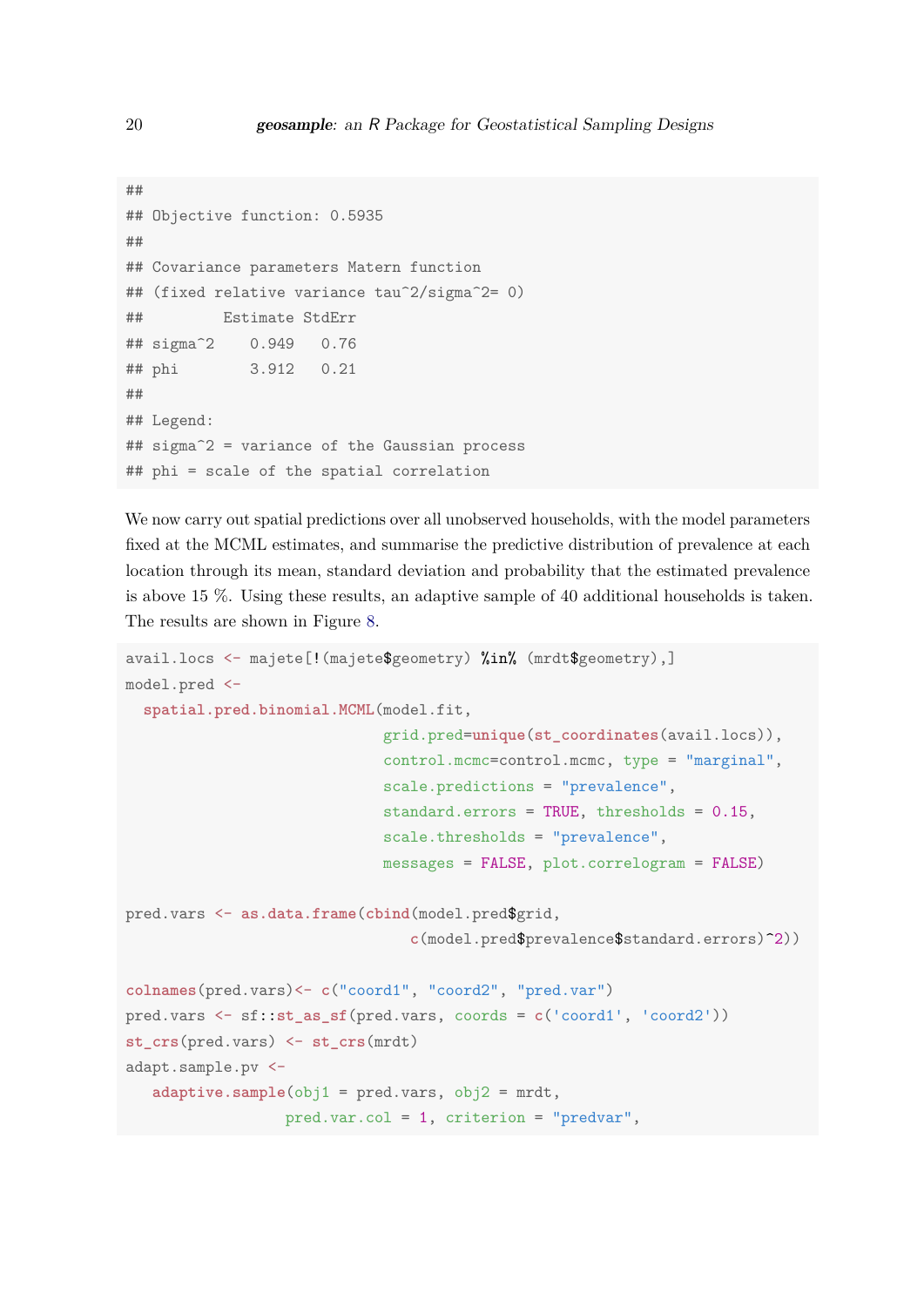```
delta = 0.15, batch.size = 40,
poly = border, plotit = TRUE)
```
Model parameter estimates are updated using the augmented data from the adaptive sampling.

```
mrdt <- majete[(majete$geometry) %in%
                 (adapt.sample.pv$sample.locs$curr.sample$geometry),]
ID.coords <- create.ID.coords(data=as.data.frame(mrdt),
                             coords=~st_coordinates(mrdt))
mrdt$units.m <- rep(1,nrow(mrdt))
par0 <- c(coef(model.fit))
model.fit <-
  binomial.logistic.MCML(rdt~1, units.m=~units.m,par0=par0,
                        coords=~st_coordinates(mrdt),data=mrdt,
                        ID.coords = ID.coords,
                        control.mcmc=control.mcmc, kappa=0.5,
                        fixed.rel.nugget = 0,
                        start.cov.pars=c(par0[3]),
                        method="BFGS", messages = FALSE,
                        plot.correlogram = FALSE)
## Fixed relative variance of the nugget effect: 0
summary(model.fit, log.cov.pars = FALSE)
## Geostatistical binomial model
## Call:
## binomial.logistic.MCML(formula = rdt ~ 1, units.m = ~units.m,
## coords = ~st_coordinates(mrdt), data = mrdt, ID.coords = ID.coords,
## par0 = par0, control.mcmc = control.mcmc, kappa = 0.5, fixed.rel.nugget = 0,
## start.cov.pars = c(par0[3]), method = "BFGS", messages = FALSE,
## plot.correlogram = FALSE)
##
## Estimate StdErr z.value p.value
## (Intercept) -2.131 0.415 -5.14 2.8e-07 ***
## ---
## Signif. codes: 0 '***' 0.001 '**' 0.01 '*' 0.05 '.' 0.1 ' ' 1
##
```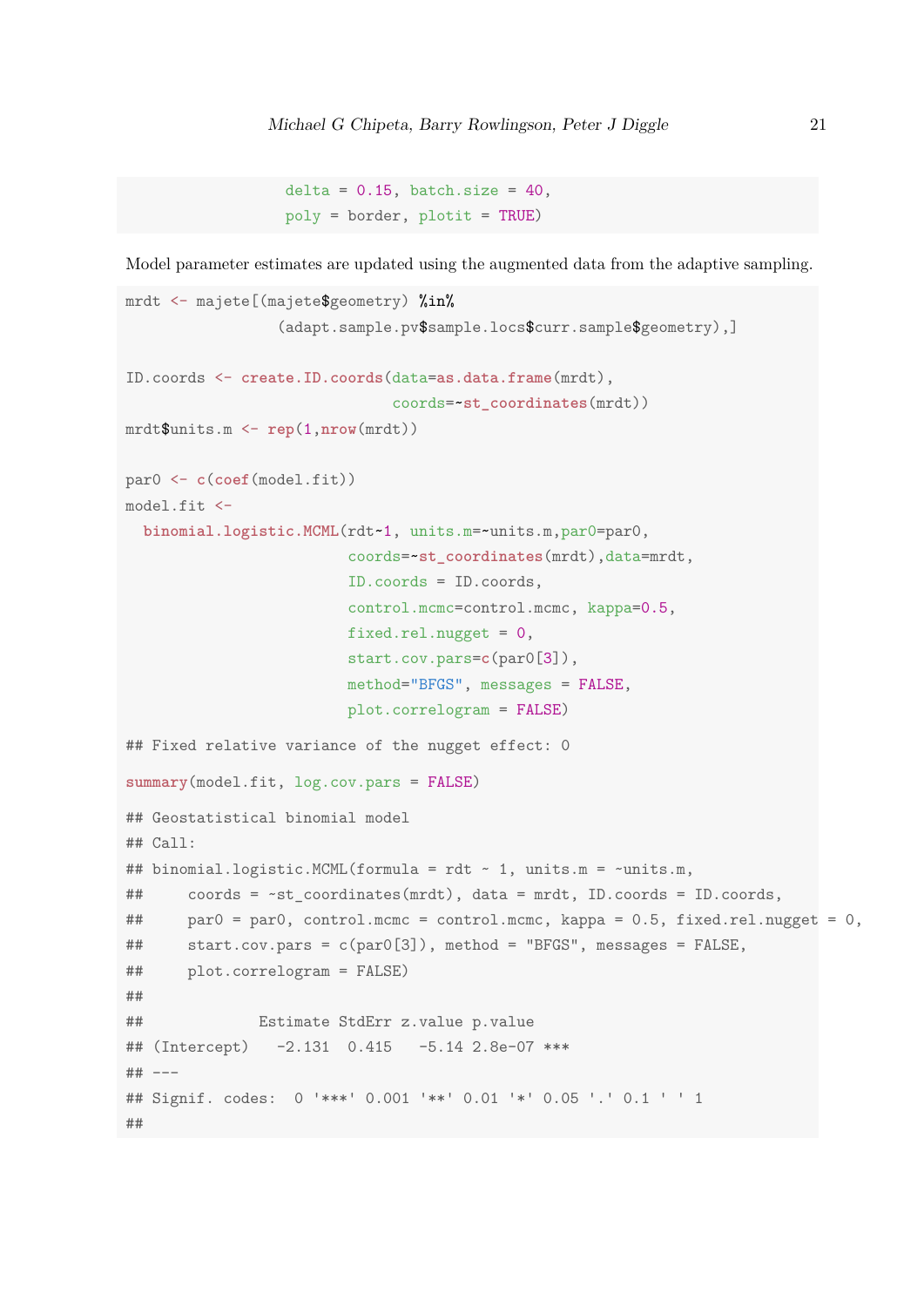

Figure 8: Adaptive sampling design with  $\delta = 150$  meters and  $b = 40$ , Blue dots ( $n_0 = 60$ ) are the initial sampling households. Red dots  $(n_a = 40)$  are adaptive samples added after analysing data from the initial design.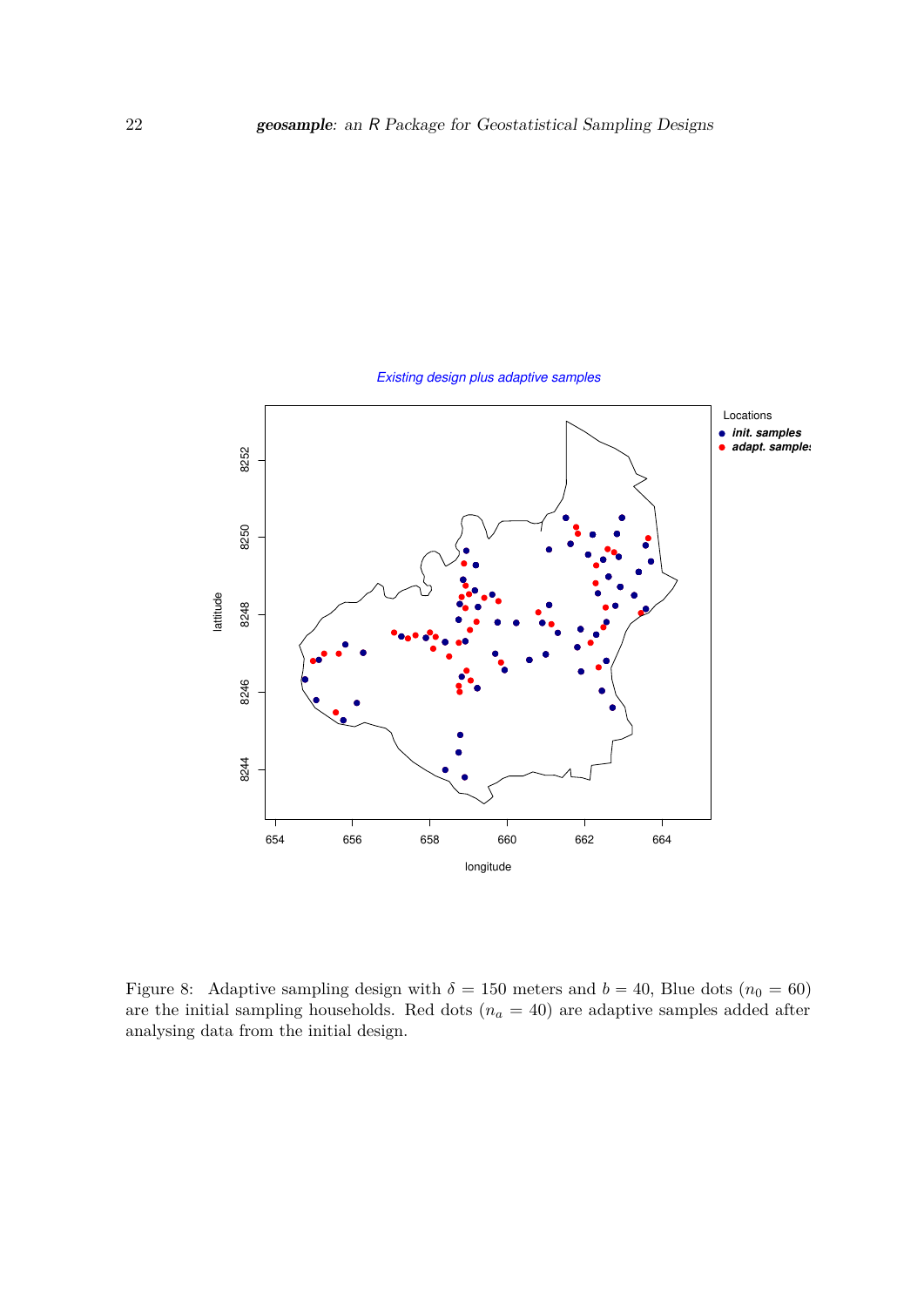```
## Objective function: 0.4206
##
## Covariance parameters Matern function
## (fixed relative variance tau^2/sigma^2= 0)
## Estimate StdErr
## sigma^2 1.20 0.77
## phi 3.68 0.25
##
## Legend:
## sigma^2 = variance of the Gaussian process
## phi = scale of the spatial correlation
```
We now carry out spatial predictions over a 5 metre by 5 metre regular grid, with model parameters fixed at the MCML estimates from the accrued data, and summarise the predictive distribution of prevalence in each grid cell through its mean, standard deviation and probability that the estimated prevalence is above 15 %.

```
library(splancs)
```

```
##
## Spatial Point Pattern Analysis Code in S-Plus
##
## Version 2 - Spatial and Space-Time analysis
##
## Attaching package: 'splancs'
## The following object is masked from 'package:raster':
##
## zoom
pred.poly <- as_Spatial(border)@polygons[[1]]@Polygons[[1]]@coords
grid.pred <- gridpts(pred.poly, xs=0.05, ys=0.05)
model.pred <-
  spatial.pred.binomial.MCML(model.fit, grid.pred=grid.pred,
                             control.mcmc=control.mcmc,
                             type = "marginal",
                             scale.predictions = "prevalence",
                             standard.errors = TRUE, thresholds = 0.15,
                             scale.thresholds = "prevalence",
```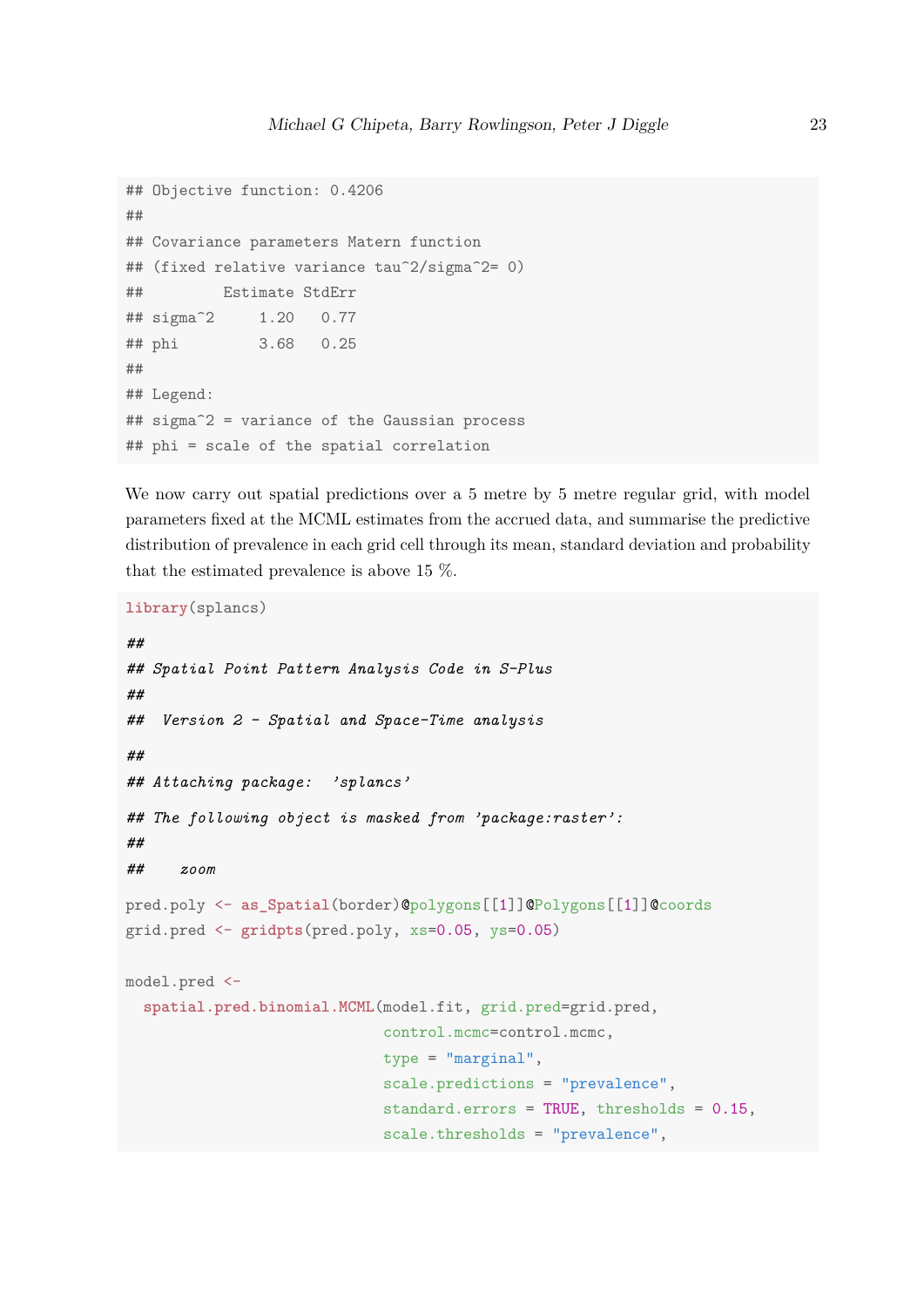```
messages = FALSE, plot.correlogram = FALSE)
##1. Prevalence predictions
prevpred <-
  rasterFromXYZ(cbind(model.pred$grid[,1],
                      model.pred$grid[,2],
                      model.pred$prevalence$predictions))
prevpred <- raster::disaggregate(prevpred, fact = 10,
                                 method = "bilinear")
##2. Std error
stderror <-
  rasterFromXYZ(cbind(model.pred$grid[,1],
                      model.pred$grid[,2],
                      model.pred$prevalence$standard.errors))
stderror <- raster::disaggregate(stderror, fact = 10,
                                 method = "bilinear")##3. Exceedance probablities
exceed <-
  rasterFromXYZ(cbind(model.pred$grid[,1],
                      model.pred$grid[,2],
                      model.pred$exceedance.prob))
exceed <- raster::disaggregate(exceed, fact = 10,
                                 method = "bilinear")
par(mfrow = c(2,2))plot(prevpred, main = "(a)", col = viridis(256, direction = -1))
plot(exceed, main="(b)", zlim = c(0,1), col = viridis(256, direction = -1))plot(stderror, main = "(c)", col = viridis(256, direction = -1))
par(mfrow = c(1,1))
```
# **4. Conclusions and future developments**

We have demonstrated the use of the **geosample** package for geostatistical sampling of spatially referenced data. The package is compatible with existing R packages for parameter estimation and predictive inference. It uses novel and computationally efficient algorithms for constructing adaptive and non-adaptive geostatistical designs, including traditional random sampling. The package also provides automatic visualisation of the results by plotting the sampled locations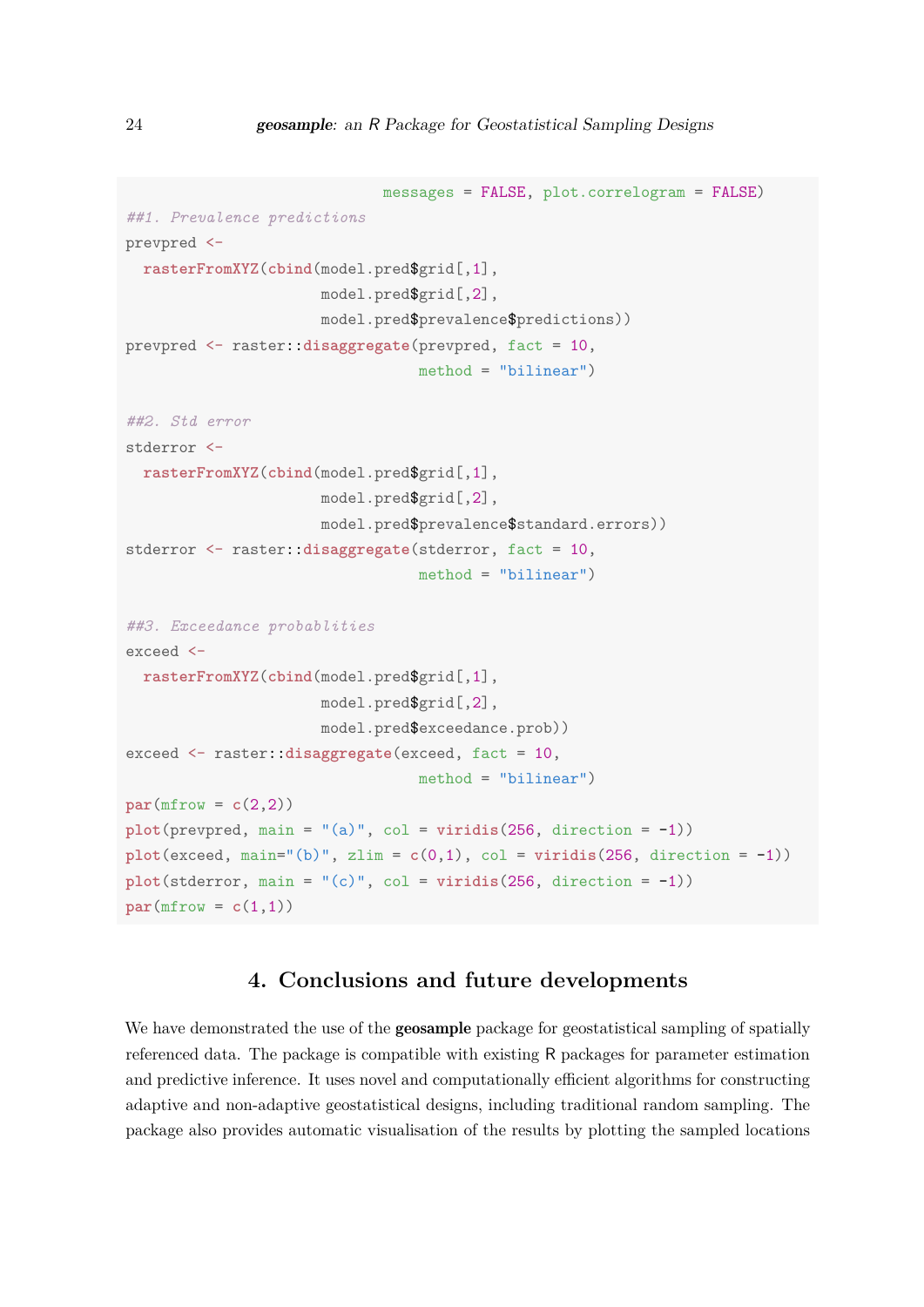

Figure 9: (a) Malaria prevalence in Majete. (b) Exceedance probabilities  $P(x; 0.15)$  for the predictions.  $P(x; 0.15) = P(prev > 0.15$  at location *x*). (c) Standard errors of predictions.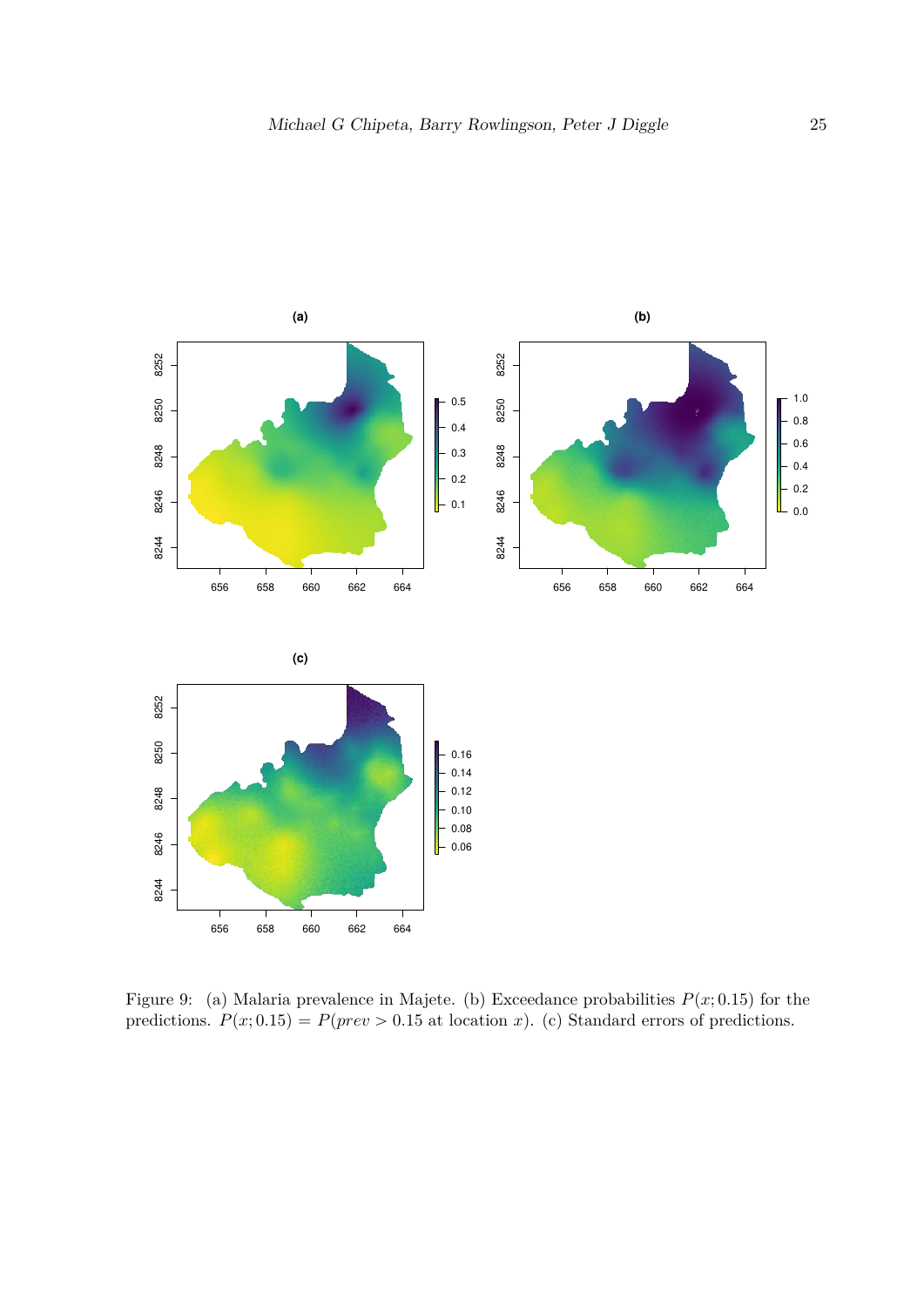as illustrated in Figures 2 and 4. When sampling is only possible at a pre-determined set of locations, for example households within a community or communities within a region, the package requires that all such potential sampling locations are available in georeferenced form.

In the adaptive case, the package offers the user a choice between two design selecton criteria: *prediction variance* and *exceedance probability*. We plan to add flexibility to this aspect of the package by allowing the user to define their own criterion.

We also plan to incorporate costs associated with travelling between any two potential sampling locations. Given a cost matrix, *least-cost path* (LCP) selection criterion would identify the most economical path of travel (Adriaensen, Chardon, De Blust, Swinnen, Villalba, Gulinck, and Matthysen 2003), which could be balanced against statistical efficiency so as to give an optimal design for fixed total cost, rather than for fixed total sample size. In contexts like our example of malaria prevalence mapping, an appropriate cost matrix might need to take account of distance, terrain and predicted travel times/speeds (Driezen, Adriaensen, Rondinini, Doncaster, and Matthysen 2007; Houben, Van Boeckel, Mwinuka, Mzumara, Branson, Linard, Chimbwandira, French, Glynn, and Crampin 2012; Li, Li, Li, Qiao, Yang, and Zhang 2010).

A third extension is to relax the requirement for all potential sampling locations to be georeferenced beforehand. In our example of malaria prevalence mapping for the Majete study this involved substantial effort in the field. For prevalence mapping at larger geographical scales, the corresponding effort would have been prohibitive. One approach that we plan to investigate is to use a two-stage stratified sampling procedure, in which the study area is divided into a large number of strata, for example administrative units. A suitable design strategy might then be first to sample strata using a convenient reference location for each stratum, for example its centroid, then to georeference all potential sampling units within each sampled stratum.

We will report these extensions separately in due course.

## **Acknowledgements**

We thank Majete Malaria Project (MMP) for allowing us to use part of the project data in illustrating the geosample package functionality. M G Chipeta was supported by the Malawi-Liverpool Wellcome Trust/Lancaster University post-doctoral training fellowship. P J Diggle is supported by the MMP grant funded by the Dioraphte foundation, Netherlands. The content is solely the responsibility of the authors and does not necessarily represent the official views of the funders. We thank all the contributors and reviewers. This work utilises a number of independent R extensions, including **splancs** (Rowlingson and Diggle 2017), **pdist** (Wong 2013), dplyr (Wickham, Francois, Henry, and Muller 2018), PrevMap (Giorgi and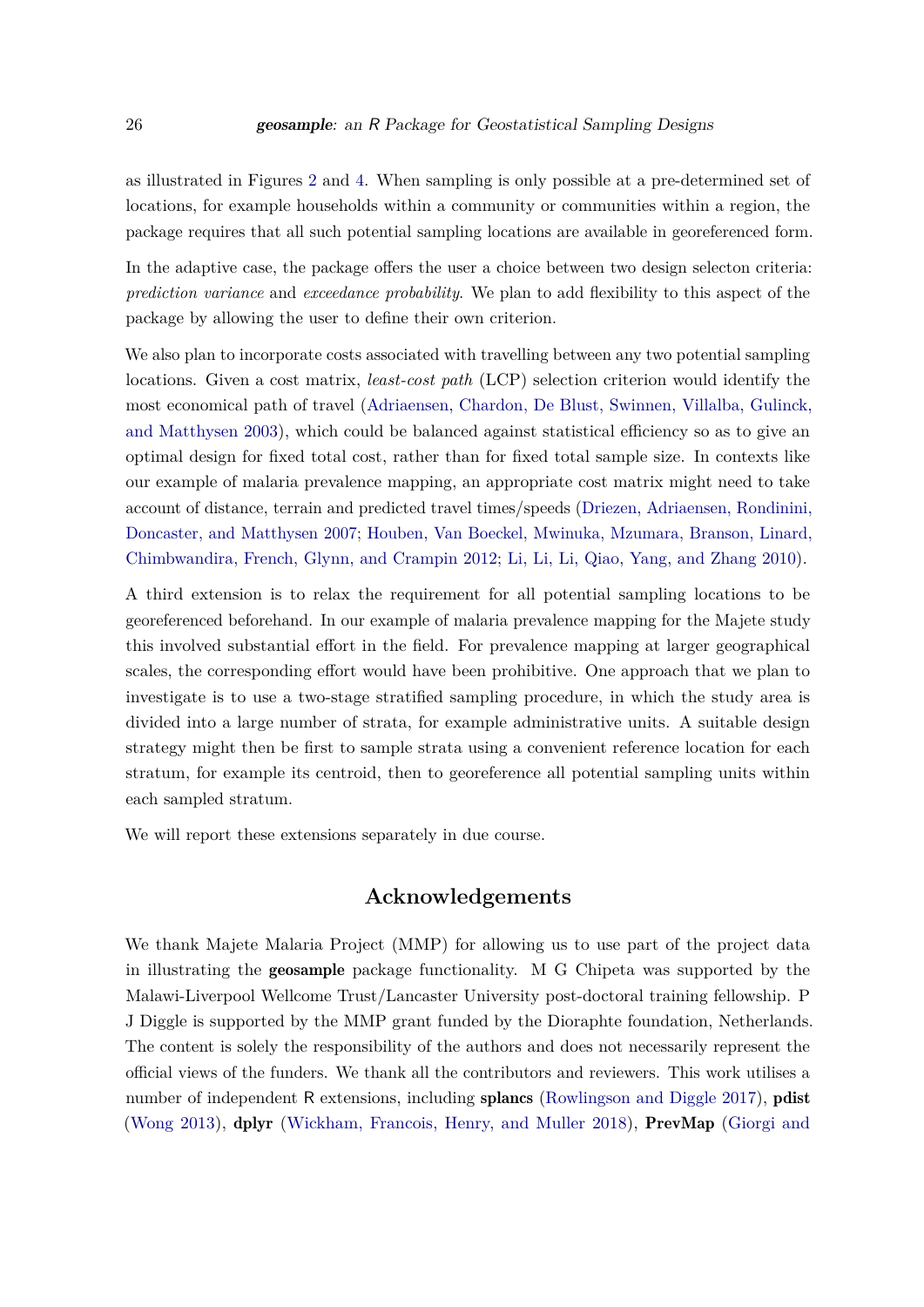Diggle 2017), **geoR** (Ribeiro Jr. and Diggle 2016), **sp** (Pebesma and Bivand 2005) and **sf** (Pebesma 2018).

# **References**

- Adriaensen F, Chardon JP, De Blust G, Swinnen E, Villalba S, Gulinck H, Matthysen E (2003). "The application of 'least-cost' modelling as a functional landscape model." *Landscape and Urban Planning*, **64**(4), 233–247. ISSN 01692046. doi:10.1016/S0169-2046(02)00242-6. 1132.
- Chipeta MG, Terlouw DJ, Phiri KS, Diggle PJ (2016a). "Adaptive geostatistical design and analysis for prevalence surveys." *Spatial Statistics*, **15**, 70–84. ISSN 22116753. doi: 10.1016/j.spasta.2015.12.004. URL http://linkinghub.elsevier.com/retrieve/ pii/S2211675315001153.
- Chipeta MG, Terlouw DJ, Phiri KS, Diggle PJ (2016b). "Inhibitory geostatistical designs for spatial prediction taking account of uncertain covariance structure." *Enviromentrics*, **28**(1), 1–11. ISSN 1099-095X. doi:DOI10.1002/env.2425. URL http://dx.doi.org/10.1002/ env.2425http://arxiv.org/abs/1605.00104.
- Christensen OF (2004). "Monte Carlo Maximum Likelihood in Model-Based Geostatistics." *Journal of Computational and Graphical Statistics*, **13**(3), 702–718.
- Cochran WG (1977). *Sampling Techniques*. 3 edition. John Wiley & Sons, Ltd., New York.
- Diggle PJ, Lophaven S (2006). "Bayesian geostatistical design." *Scandinavian Journal of Statistics*, **33**(1), 53–64.
- Diggle PJ, Menezes R, Su TL (2010). "Geostatistical inference under preferential sampling." *Journal of the Royal Statistical Society: Series C (Applied Statistics)*, **59**(2), 191–232.
- Diggle PJ, Ribeiro JP (2007). *Model-based Geostatistics*. Springer, New York.
- Driezen K, Adriaensen F, Rondinini C, Doncaster CP, Matthysen E (2007). "Evaluating least-cost model predictions with empirical dispersal data: A case-study using radiotracking data of hedgehogs (Erinaceus europaeus)." *Ecological Modelling*, **209**(2-4), 314–322. ISSN 03043800. doi:10.1016/j.ecolmodel.2007.07.002.
- Giorgi E, Diggle PJ (2017). "PrevMap : an R Package for Prevalence Mapping." *Journal of Statistical Software*, **78**, 1–29.
- Houben RMGJ, Van Boeckel TP, Mwinuka V, Mzumara P, Branson K, Linard C, Chimbwandira F, French N, Glynn JR, Crampin AC (2012). "Monitoring the impact of decentralised chronic care services on patient travel time in rural Africa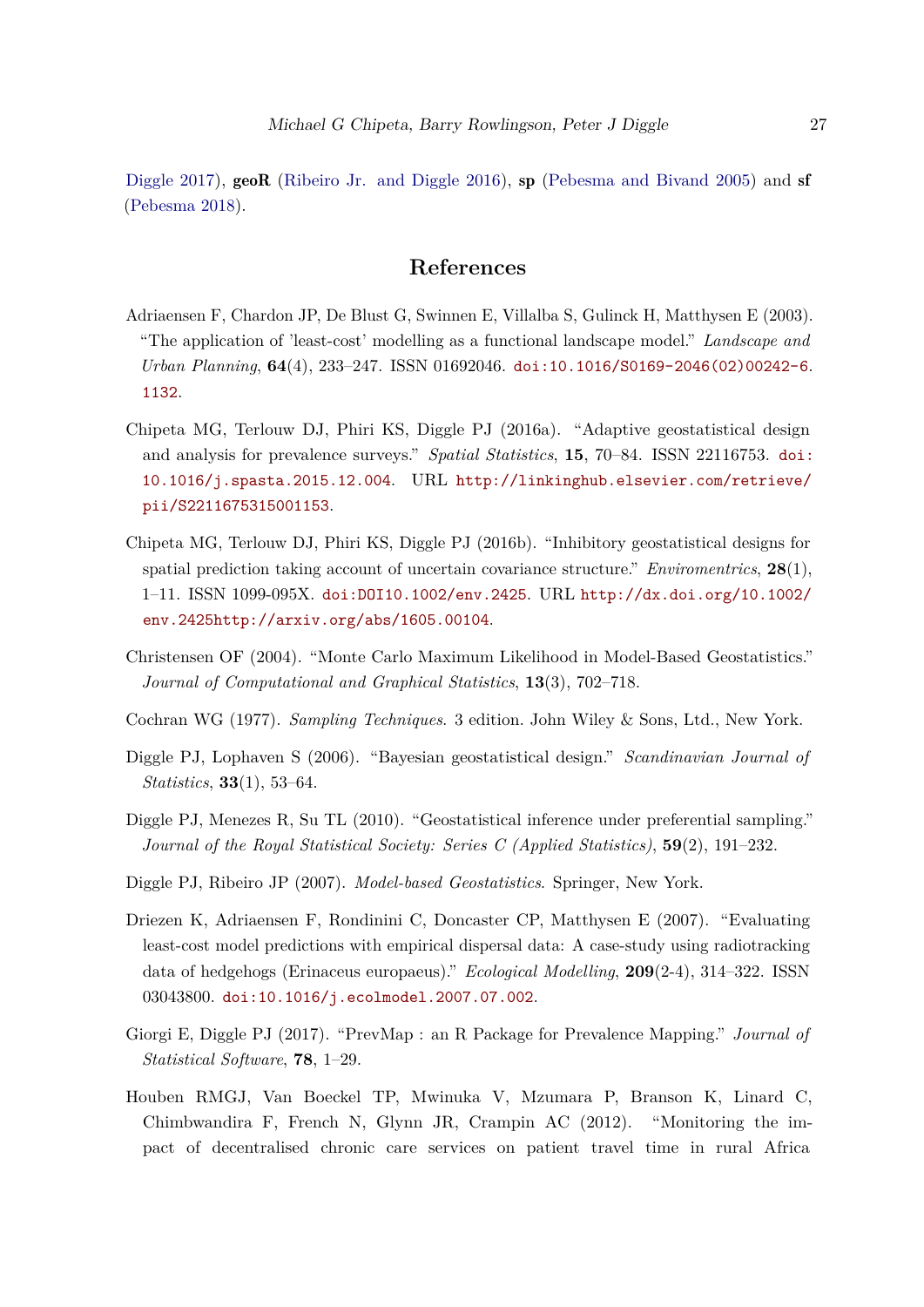- methods and results in Northern Malawi." *International Journal of Health Geographics*, **11**(1), 1. ISSN 1476072X. doi:10.1186/1476-072X-11-49. URL InternationalJournalofHealthGeographicsInternationalJournalofHealthGeographics.

- Kabaghe AN, Chipeta MG, McCann RS, Phiri KS, van Vugt M, Takken W, Diggle PJ, Terlouw AD (2017). "Adaptive geostatistical sampling enables efficient identification of malaria hotspots in repeated cross-sectional surveys in rural Malawi." *Plos One*, **12**(2), e0172266. ISSN 1932-6203. doi:10.1371/journal.pone.0172266. URL http://dx.plos.org/10. 1371/journal.pone.0172266.
- Lark RM (2002). "Optimized spatial sampling of soil for estimation of the variogram by maximum likelihood." *Geoderma*, **105**(1-2), 49–80. ISSN 00167061. doi: 10.1016/S0016-7061(01)00092-1. URL http://linkinghub.elsevier.com/retrieve/ pii/S0016706101000921.
- Li H, Li D, Li T, Qiao Q, Yang J, Zhang H (2010). "Application of least-cost path model to identify a giant panda dispersal corridor network after the Wenchuan earthquake-Case study of Wolong Nature Reserve in China." *Ecological Modelling*, **221**(6), 944–952. ISSN 03043800. doi:10.1016/j.ecolmodel.2009.12.006. URL http://dx.doi.org/10.1016/ j.ecolmodel.2009.12.006.
- Mardia KV, Marshall RJ (1984). "Maximum Likelihood Estimation of Models for Residual Covariance in Spatial Regression." *Biometrika*, **71**(1), 135–146.
- Matérn B (1986). *Spatial Variation*. 2 edition. Springer, Berlin.
- McBratney AB, Webster R (1981). "The Design of Optimal Sampling Schemes for Local Estimation and Mapping of Regionalised Variables–II: Program and Examples." *Computers & Geosciences*, **7**(4), 335–365.
- McBratney AB, Webster R, Burgess TM (1981). "The Design of Optimal Sampling Schemes for Local Estimation and Mapping of Regionalized Variables–I: Theory and method." *Computers & Geosciences*, **7**(4), 331–334.
- McCann R, van den Berg H, Diggle P, van Vugt M, Terlouw D, Phiri K, Di Pasquale A, Maire N, Gowelo S, Mburu M, Kabaghe A, Mzilahowa T, Chipeta M, Takken W (2017). "Assessment of the effect of larval source management and house improvement on malaria transmission when added to standard malaria control strategies in southern Malawi: Study protocol for a cluster-randomised controlled trial." *BMC Infectious Diseases*, **17**(1). ISSN 14712334. doi:10.1186/s12879-017-2749-2.
- Müller WG (2007). *Collecting Spatial Data: Optimum Design of Experiments for Random Fields*. 3 edition. Springer-Verlag, Berlin.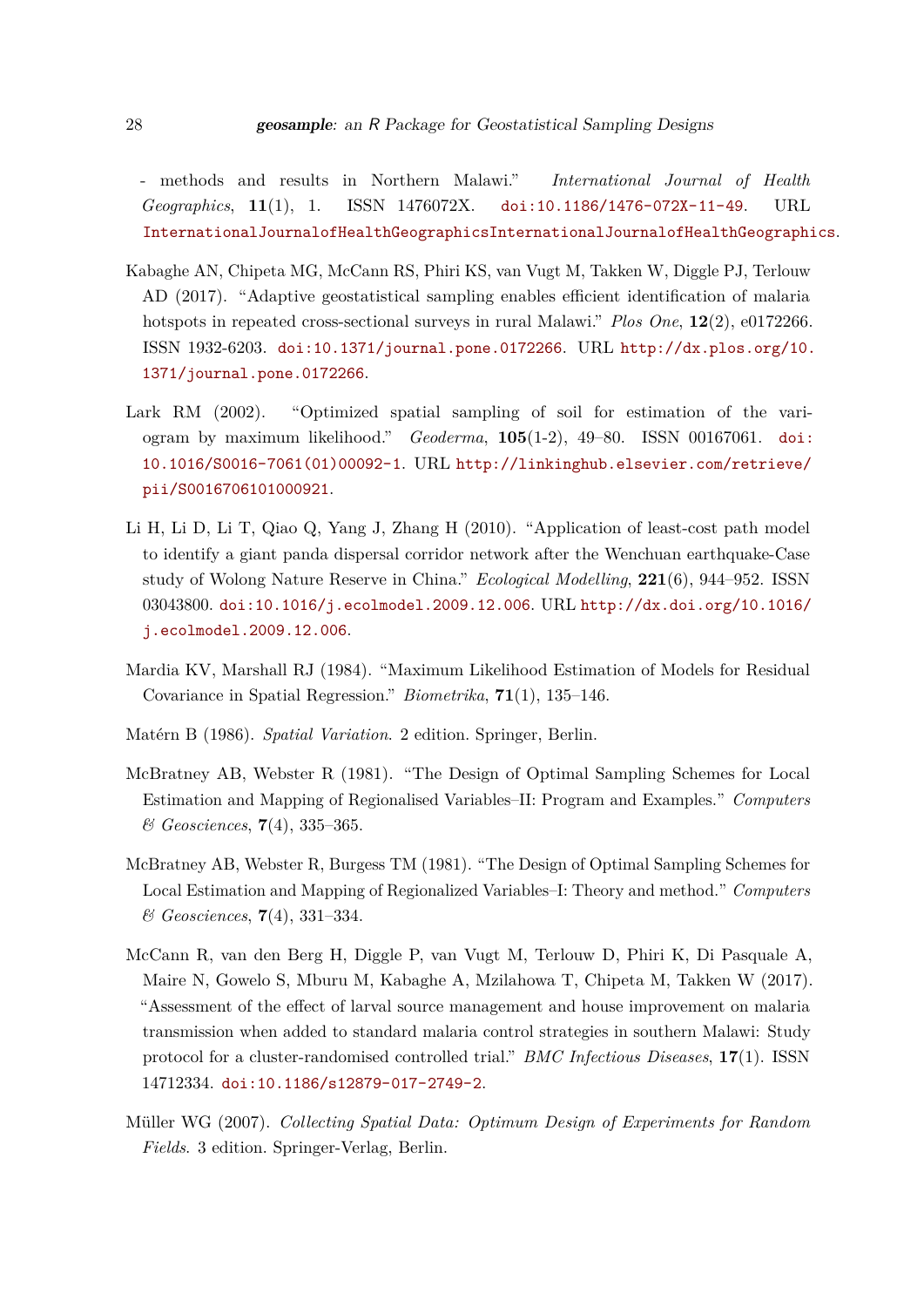- Müller WG, Pronzato L, Rendas J, Waldl H (2015). "Efficient prediction designs for random fields." *Applied Stochastic Models in Business and Industry*, **31**(2), 178–194. ISSN 15264025. doi:10.1002/asmb.2084.
- Müller WG, Zimmerman DL (1999). "Optimal designs for Variogram estimation." *Enviromentrics*, **10**, 23–37.
- Pebesma E (2018). "Simple Features for R: Standardized Support for Spatial Vector Data." *The R Journal*. URL https://journal.r-project.org/archive/2018/RJ-2018-009/index. html.
- Pebesma EJ, Bivand RS (2005). "Classes and methods for spatial data in R." URL https: //cran.r-project.org/doc/Rnews/.
- R Core Team (2017). "R: A Language and Environment for Statistical Computing." https://www.R-project.org/. URL https://www.r-project.org/.
- Ribeiro Jr PJ, Diggle PJ (2016). "geoR: Analysis of Geostatistical Data." URL https: //cran.r-project.org/package=geoR.
- Ritter K (1996). "Asymptotic optimality of regular sequence designs." *The Annals of Statistics*, **24**(5), 2081–2096. ISSN 00905364. doi:10.1214/aos/1069362311.
- Rowlingson BS, Diggle PJ (2017). "splancs: Spatial and Space-Time Point Pattern Analysis." URL https://cran.r-project.org/package=splancs.
- Russo D (1984). "Design of an Optimal Sampling Network for Estimating the Variogram." *Soil Science Society of America Journal*, **48**(4), 708–716. ISSN 0361-5995. doi:10.2136/ sssaj1984.03615995004800040003x.
- Warrick AW, Myers DE (1987). "Optimization of sampling locations for variogram calculations." *Water Resources Research*, **23**(3), 496–500. ISSN 0043-1397. doi: 10.1029/WR023i003p00496.
- Wickham H, Francois R, Henry L, Muller K (2018). "dplyr: A Grammar of Data Manipulation." URL https://cran.r-project.org/package=dplyr.
- Wong J (2013). "pdist: Partitioned Distance Function." URL https://cran.r-project. org/package=pdist.
- Yfantis EA, Flatman GT, Behar JV (1987). "Efficiency of Kriging Estimation for Square , Triangular , and Hexagonal Grids." *Mathematical Geology*, **19**(3), 183–205.